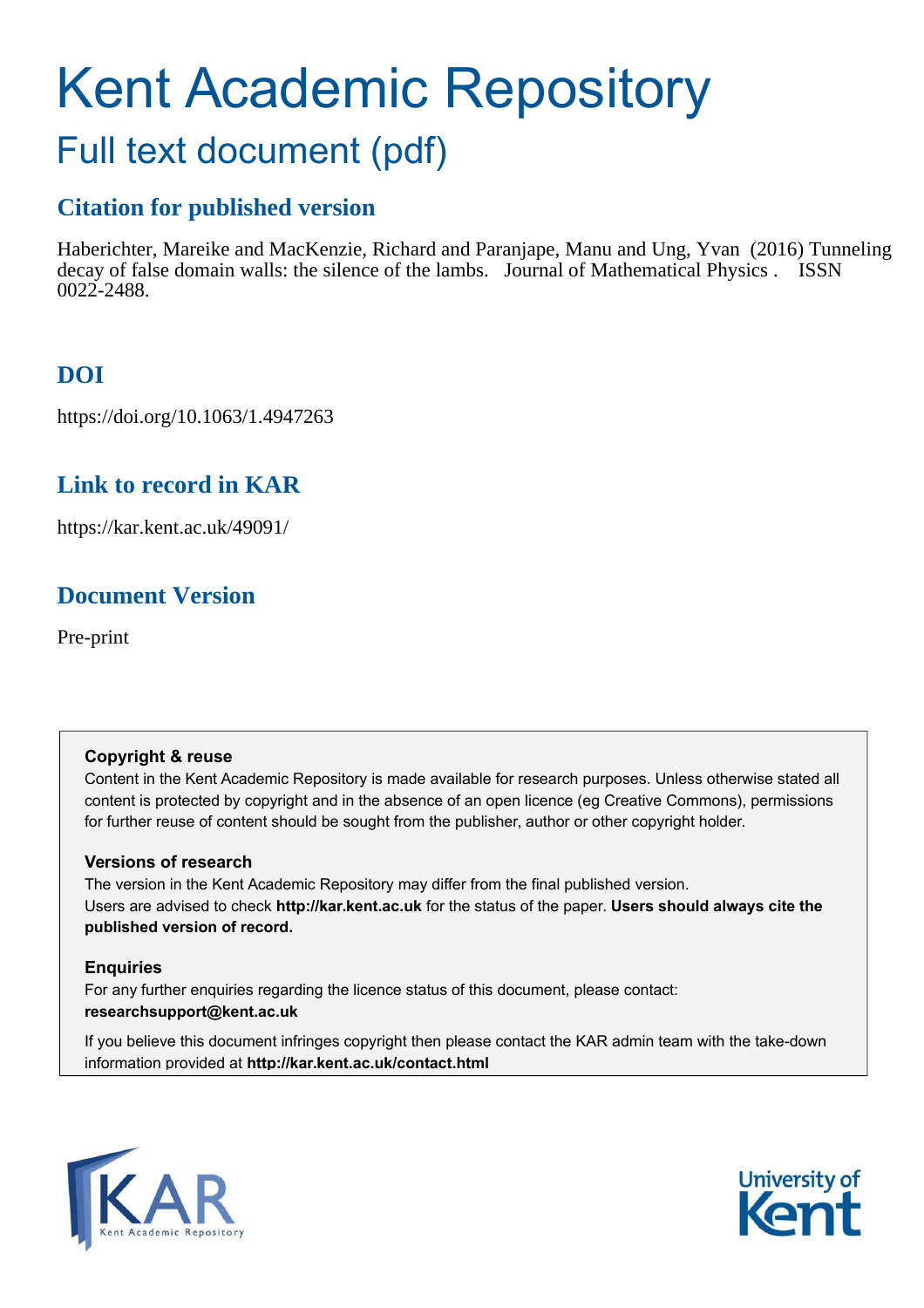#### Tunneling decay of false domain walls: the silence of the lambs

Mareike Haberichter<sup>b,d</sup>,<sup>\*</sup> Richard MacKenzie<sup>a</sup>,<sup>[†](#page-0-1)</sup> M. B. Paranjape<sup>a,b,c</sup>,<sup>[‡](#page-0-2)</sup> an[d](#page-0-3) Yvan Ung<sup>ad[¶](#page-0-4)</sup>

<sup>a</sup>Groupe de Physique des Particules, Département de physique, Université de Montréal, C. P. 6128, Succursale Centre-ville,

Montreal, Québec, Canada, H3C 3J7

 $b$  Department of Applied Mathematics and Theoretical Physics,

University of Cambridge, Wilberforce Road, Cambridge, CB3 0WA UK

 ${}^{c}St.$  John's College, University of Cambridge, Cambridge, CB2 1TP UK and

<sup>d</sup>School of Mathematics, Statistics and Actuarial Science,

University of Kent, Canterbury, CT2 7NF UK

#### Abstract

We study the decay of "false" domain walls, which are metastable states of the quantum theory where the true vacuum is trapped inside the wall, with the false vacuum outside. We consider a theory with two scalar fields, a shepherd field and a field of sheep. The shepherd field serves to herd the solitons of the sheep field so that they are nicely bunched together. However, quantum tunnelling of the shepherd field releases the sheep to spread out uncontrollably. We show how to calculate the tunnelling amplitude for such a disintegration.

PACS numbers: 11.27.+d, 98.80.Cq, 11.15.Ex, 11.15.Kc

<sup>d</sup> address after Sept. 1st, 2015: School of Physics and Astronomy, University of Minnesota, 116 Church St

SE, Minneapolis, MN 55455 USA

<sup>∗</sup> [M.Haberichter@kent.ac.uk](mailto:M.Haberichter@kent.ac.uk)

<sup>†</sup> [richard.mackenzie@umontreal.ca](mailto:richard.mackenzie@umontreal.ca)

<sup>‡</sup> [paranj@lps.umontreal.ca](mailto:paranj@lps.umontreal.ca)

<sup>¶</sup> [klingon\\_ecology@hotmail.com](mailto:klingon_ecology@hotmail.com)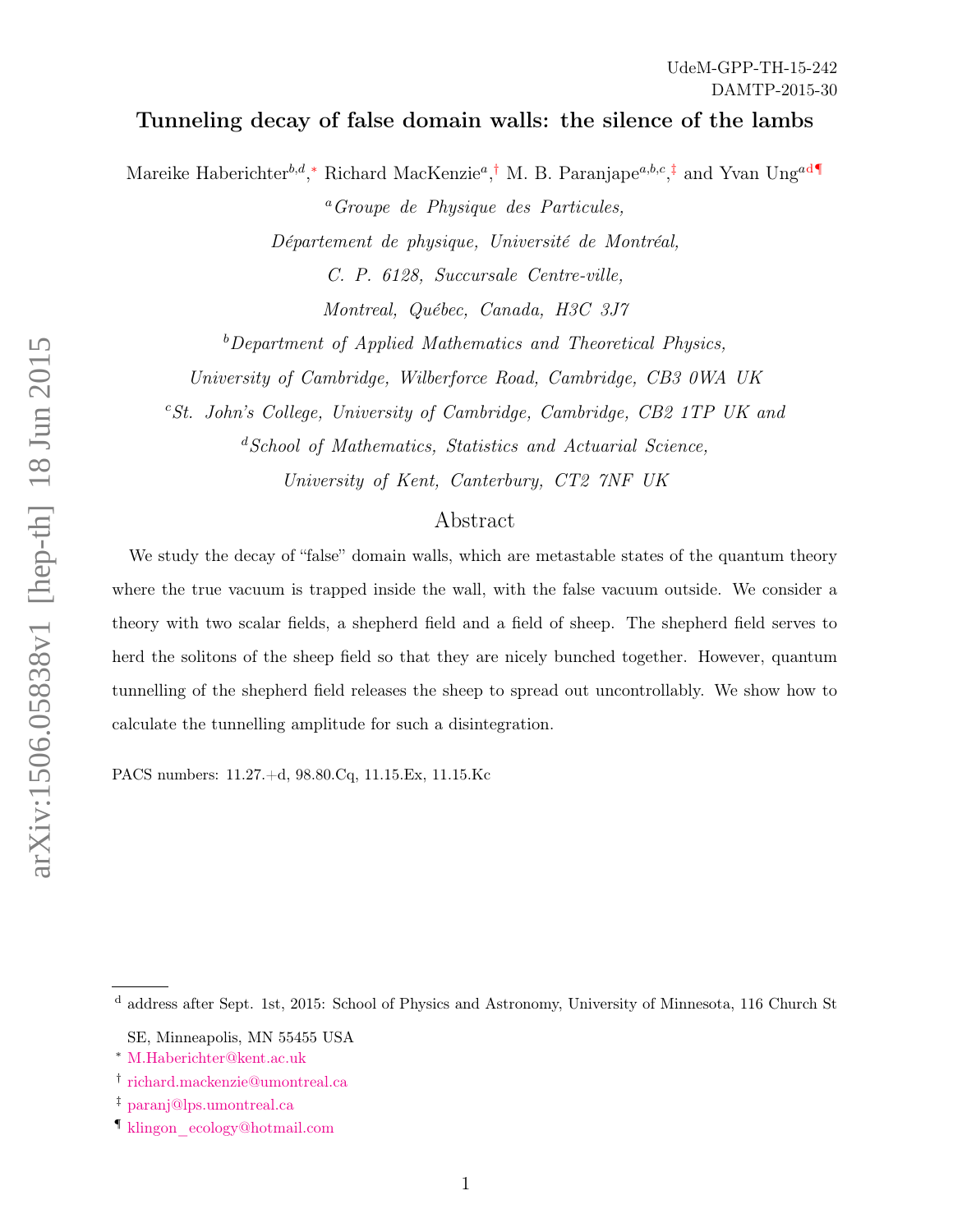#### I. INTRODUCTION

The notion of a vacuum in field theory is quite a bit richer than that in everyday language. In a theory with scalar fields, any state that is a local minimum of the potential energy density is a vacuum. More than one vacuum can exist, and not all vacua need have the same energy. The lowest such state is called the true vacuum; any higher-energy local minimum is a false vacuum.

<span id="page-2-1"></span>The most common reason for a multiplicity of vacua is spontaneous symmetry breaking. Breaking of a discrete symmetry gives rise to discrete vacua whereas breaking of a continuous symmetry gives rise to a continuum of vacua. In this paper we restrict ourselves to discrete vacua. Depending on the model, a number (possibly infinite) of vacua of any energy can exist. Field configurations that interpolate between different degenerate vacua, true or false, give rise to domain walls (see for example  $[1]$ ), which themselves are stable or metastable. Domain walls are very important in cosmology [\[2\]](#page-19-1), and in condensed matter physics [\[3\]](#page-19-2), where they quite often arise in the study of first order phase transitions. A full review of domain walls and their applications is beyond the scope of this article, and we refer the reader to the cited literature. It is clear that domain walls are very important in wide swaths of theoretical physics.

<span id="page-2-0"></span>In this paper we consider the special case of domain walls interpolating between distinct false vacua, with true vacuum in the core of the domain wall. The very existence of domain walls in our model is due to a subtle interplay between the energetics of two fields. The domain wall we consider entraps several quanta of a quantum field,  $\phi$ , which we call a field of sheep, which on their own would separate to infinity, leaving behind regions of true vacuum. It is the sheep field that is in the false vacuum outside the domain wall, but in regions passing through the true vacuum inside the domain wall. These sheep are herded into staying together, inside the domain wall, by a field we call the shepherd field,  $\psi$ , which is in its true vacuum outside the domain wall, but in fact in its false vacuum inside the domain wall. The shepherd field is unstable to quantum tunnelling to its true vacuum; once this occurs, the sheep are without a shepherd and will spread out to infinity. We compute the amplitude for such a decay in a specific model analytically, aided by numerical calculations, within a well-defined approximation scheme. We have also studied an analogous model  $[4]$ , but in that model, there are not multiple quanta of one field trapped inside the domain wall.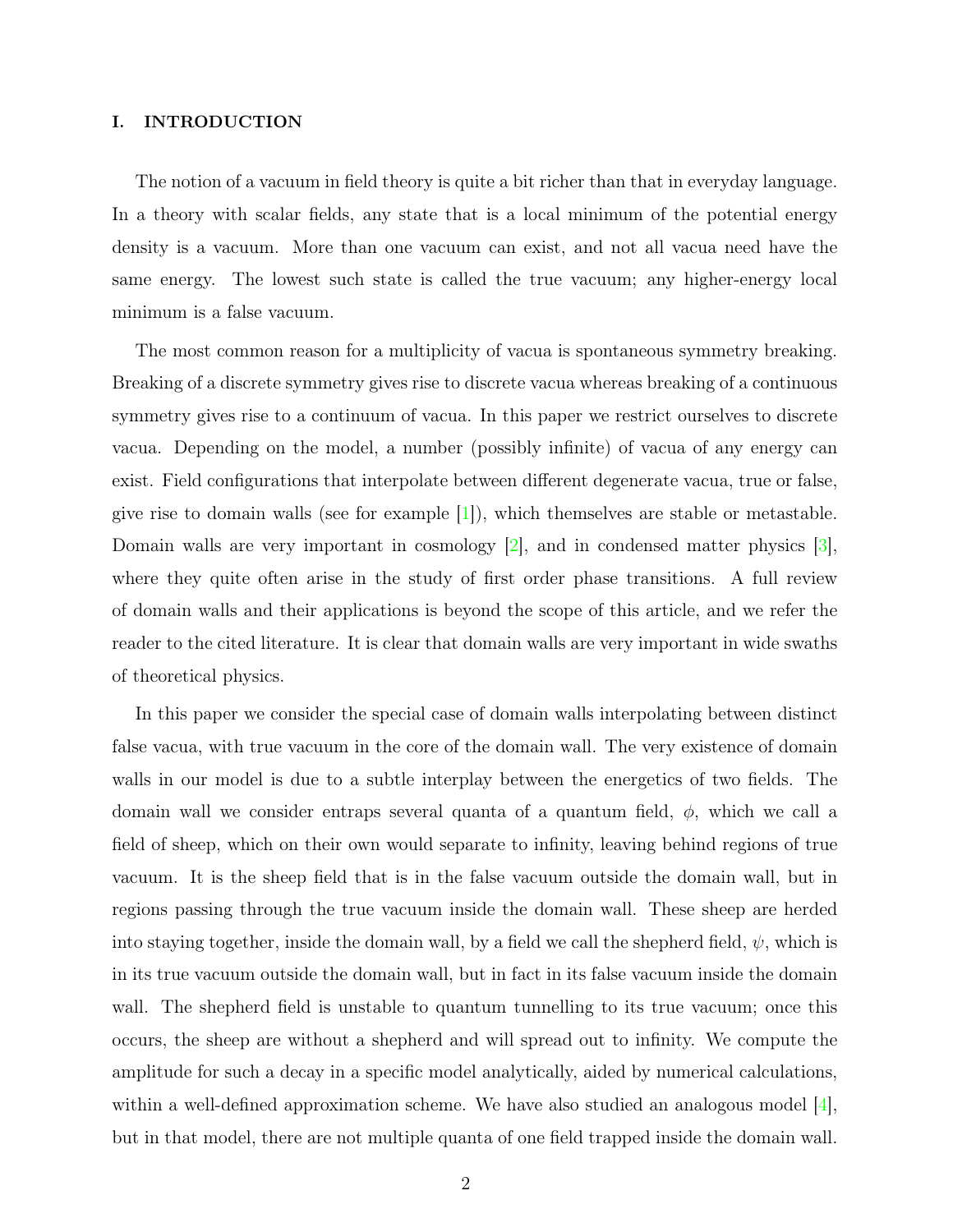#### II. THE MODEL

Consider the model defined by the Lagrangian density

$$
\mathcal{L} = \frac{1}{2} (\partial_{\mu} \psi \partial^{\mu} \psi + \partial_{\mu} \phi \partial^{\mu} \phi) - V(\psi, \phi)
$$
 (1)

with

$$
V(\psi, \phi) = V_{\psi}(\psi) + V_{\phi}(\phi) + V_{\psi\phi}(\psi, \phi) - V_0
$$
 (2)

where

<span id="page-3-0"></span>
$$
V_{\psi}(\psi) = \alpha(\psi + a)^{2}((\psi - a)^{2} + \epsilon_{\psi}^{2}))
$$
\n(3)

$$
V_{\phi}(\phi) = \beta(\sin^2(\pi\phi) + \epsilon_{\phi}\sin^2(\pi\phi/2))
$$
\n(4)

while

$$
V_{\psi\phi}(\psi,\phi) = \lambda \frac{(\psi - a)^2((\psi + a)^2 + \epsilon_{\psi}^2)}{(V_{\phi}(\phi) - V_{\phi}(1/2)^2 + \gamma^2)}
$$
(5)

 $\lambda$  is considered to be very small compared to  $\alpha$  and  $\gamma$  is considered small compared to  $V_{\phi}(1/2)$ . We impose that  $V(\psi, \phi) \geq 0$ . The first three terms are positive semi-definite, and then  $V_0$  is chosen so that  $V(\psi, \phi)$  vanishes at its global minimum. The  $\phi$  field is essentially a sine-Gordon field (with alternating true and false vacua) while the  $\psi$  field has a rather standard double well potential with a small asymmetry. Both fields admit kink type solitons when  $\epsilon_{\phi} = \epsilon_{\psi} = 0$ . The interaction between the two fields is constructed to disallow the passage of the  $\phi$  solitons through the  $\psi$  solitons. The specific potential that we use is not important; the only feature that is crucial is this "non-commutativity" of solitons, and any potential that achieves the result is adequate.



FIG. 1. (Color online) The potential  $V_{\psi}$  for the field  $\psi$  with  $a = 1$ .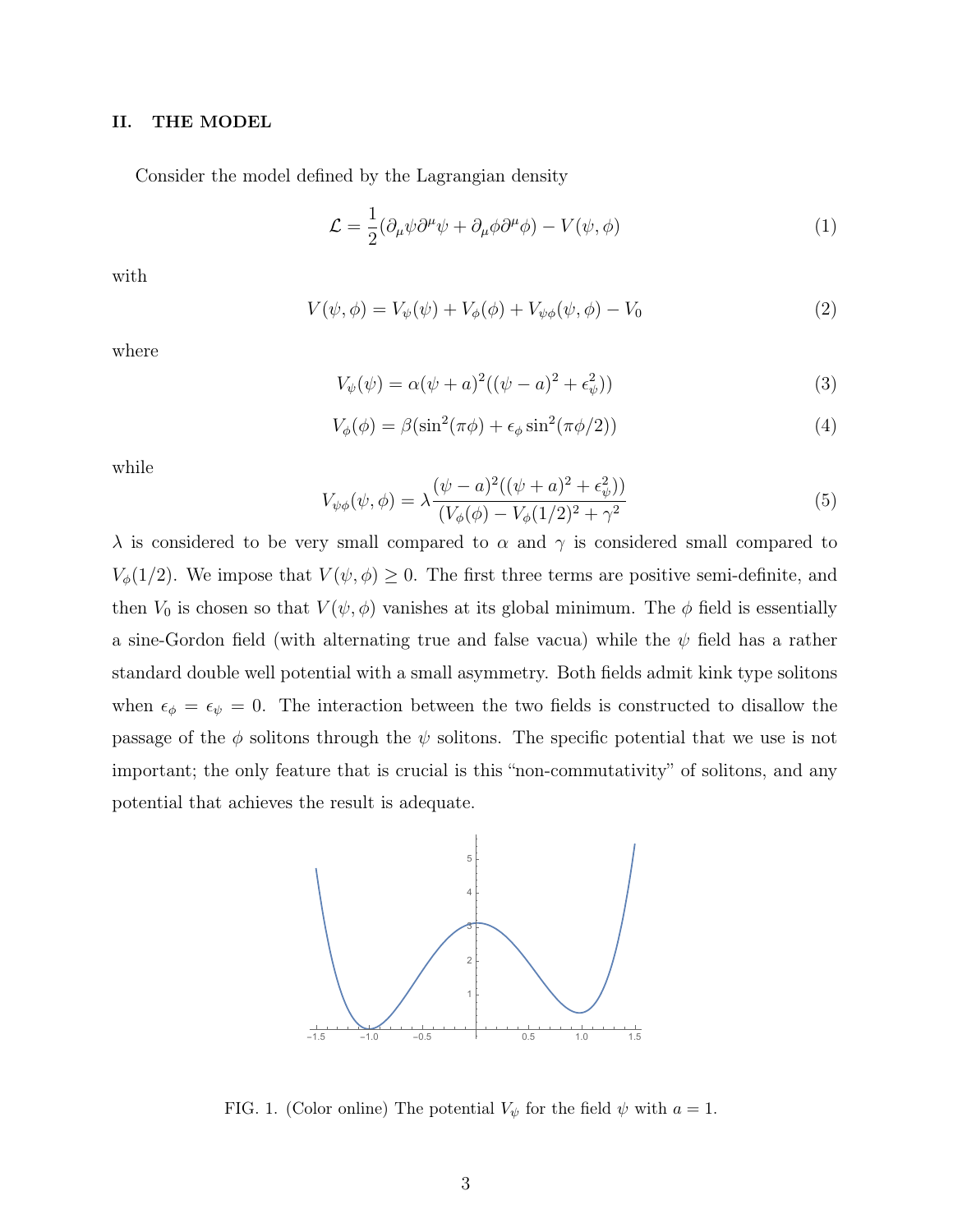

FIG. 2. (Color online) The potential  $V_{\phi}$  for the field  $\phi$ .

It is easy to see that the global minimum of  $V_{\psi}$  occurs at  $\psi = -a$  while a local minimum occurs near  $\psi = a$ , as can be seen in Fig.[\(1\)](#page-2-0). These values are mildly perturbed by  $V_{\psi\phi}(\psi, \phi)$ but for small values of  $\lambda$ ; however the changes can be made arbitrarily small. The minimum of  $V_{\phi}(\phi)$  occurs at even integers  $\phi = 2k$  for any integer k, with a slightly higher local minimum occurring at odd integers  $\phi = 2k + 1$ , and local maxima occur at each half odd integer, as can be seen in Fig.[\(2\)](#page-3-0). Again, these values are mildly perturbed by  $V_{\psi\phi}(\psi, \phi)$  but for small values of  $\lambda$  the changes can be made arbitrarily small.

Obviously for  $\lambda = 0$ , the true vacuum corresponds to  $\{\psi = -a, \phi = 2k\}$  while  $\{\psi = -a, \phi = 2k\}$  $-a, \phi = 2k + 1$ } or  $\{\psi = a, \phi = 2k \text{ or } 2k + 1\}$  correspond to the false vacuum. Of course with  $\lambda$  non-zero, the values of the fields at the minima will be slightly modified, however the structure of the false and true vacua will remain unchanged. In the ensuing discussion we will identify the vacua by the values that the fields take when  $\lambda = 0$ , but always with the understanding that the actual values that the fields take are slightly perturbed.

As there are several discrete vacua, we can easily imagine configurations corresponding to domain walls. Consider a domain wall interpolating between the two false vacua,  $\phi = 2k + 1$ and  $\phi = 2k' + 1$  but  $\psi = -a$ , its true vacuum. Thus  $\phi$  interpolates from  $2k + 1$  to  $2k' + 1$  while the field  $\psi = -a$  remains at its true minimum. Such a domain wall will be immediately unstable to separating into, in principle, several subsidiary domain walls. Consider the specific example where the  $\phi$  field interpolates from  $\phi = -1 \rightarrow \phi = 1$ . Such a domain wall will be unstable, separating into two half domain walls that interpolate from  $\phi = -1 \rightarrow \phi = 0$  and then from  $\phi = 0 \rightarrow \phi = 1$  while the  $\psi$  field remains always at  $\psi = -a$ . The intermediate region being true vacuum,  $\phi = 0, \psi = -a$ , the two half domain walls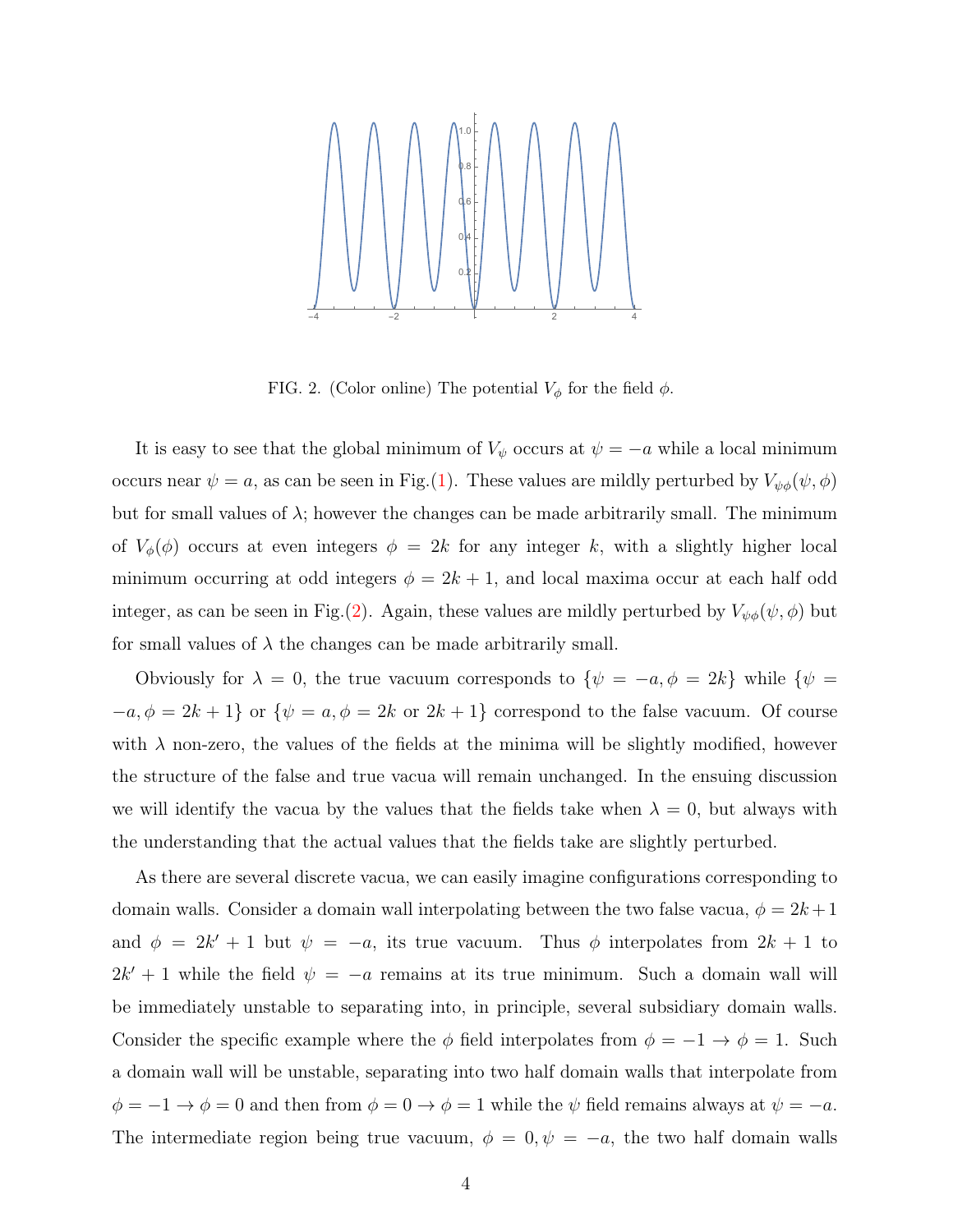feel a repulsive force and will accelerate away from each other leaving behind them true vacuum. However, taking into account the interaction term, such a false domain wall can be rendered metastable (classically stable, but unstable to quantum tunnelling) by imposing some transitions in the  $\psi$  field to its false vacuum. The  $\psi$  field must makes its transition to the left of the point where  $\phi$  field begins its transitions, and  $\psi$  must return back to its true vacuum only after  $\phi$  has completed its transitions and has reached 1. There would be a soliton and an anti-soliton pair in the  $\psi$  field. The configuration corresponds to something like Fig.[\(3\)](#page-5-0), which is a numerical solution of the equations of motion, and has been obtained using the gradient flow method  $|5|$ .

In the stability analysis, the interaction term makes the following crucial contribution. The point is that if  $\phi$  passes through the value 1/2 when  $\psi$  is such that the numerator in the interaction term is not very small or even zero (this means that  $\psi \neq \pm a$ ), then the denominator of the interaction term becomes  $\gamma^2$ , which is chosen to be very small, and thus the interaction term can be made to blow up. In this way, the contribution to the energy of the interaction term can be made arbitrarily large, which we assume, and therefore such a situation will be energetically disfavoured. What this means specifically is that the  $\phi$ solitons may not pass through the  $\psi$  solitons (in which necessarily occur regions where the  $\psi$  field is significantly different for  $\psi = \pm a$ ) without the energy blowing up. There is an energy barrier to such a process. Thus if  $\psi$  is forced to make a transition from  $-a$  to a only before or after  $\phi$  makes its transitions, the solitons of the  $\phi$  field cannot pass through those of the  $\psi$  field without encountering an insurmountable energy barrier. But then the solitons of the  $\phi$  field, the sheep, are trapped within the solitons of the  $\psi$  field, the shepherd.

Inside the domain wall, two adjacent  $\phi$  half-solitons (say, one going from  $\phi = 2k$  to  $2k+1$ and the other from  $2k + 1$  to  $2k + 2$ ) attract each other. This is because the energy is minimized by reducing the region over which  $\phi$  is in its false vacuum,  $\phi = 2k + 1$ . Thus the net  $\phi$  soliton passes from even integer to even integer. But then these full solitons further minimize their energy by separating as far as possible from each other, as this minimizes any gradient energies that occur due to their proximity; hence, they have a repulsive interaction. The half-solitons on either end are also simply repelled by the adjacent full solitons.

<span id="page-5-0"></span>Thus in the example shown in Figure [\(4\)](#page-6-0), in which  $\phi$  interpolates from -3 to 3, the half-soliton from  $-3$  to  $-2$  is repelled by the full solitons from  $-2$  to 0, which also repels the subsequent full soliton from 0 to 2 which in turn repels the final half-soliton from 2 to 3.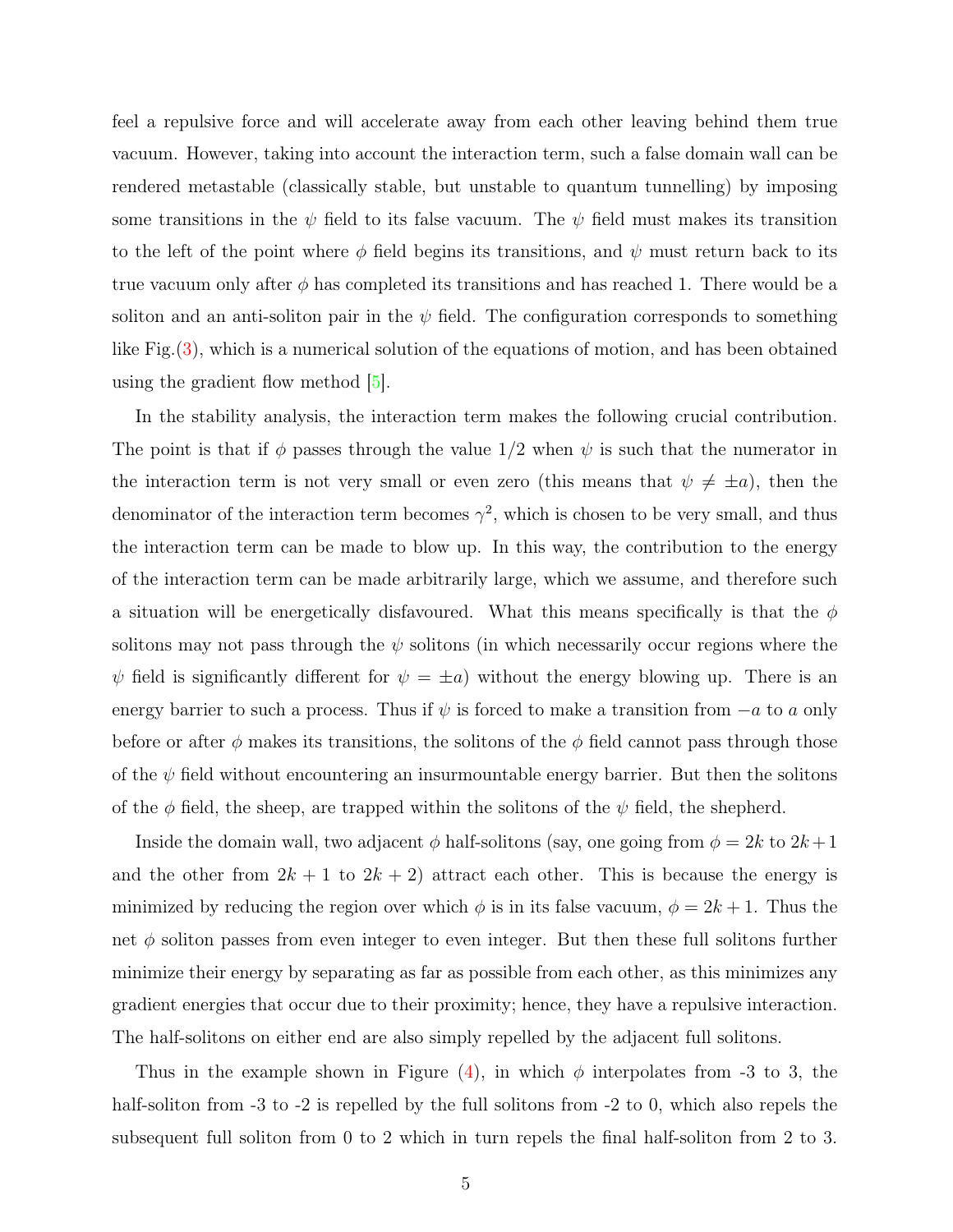The  $\psi$  (shepherd) solitons have the false vacuum  $\psi \approx a$  in between them, so they attract one another. The sheep want to separate as far as possible from one another, but they cannot do so without pushing the shepherd solitons further and further apart. The energy in doing so, increases linearly with the separation of the shepherd solitons. The competing energy decrease coming from the separating sheep is at best decreased to a constant value (the total mass of sheep) as the separation between the sheep becomes large. Hence, energetically, the shepherd solitons force the sheep solitons to be herded together at a finite size where the outward pressure from the sheep is balanced against the inward vacuum pressure pushing the shepherds together. The whole system forms a classically stable configuration. An even more extreme example is given in Figure  $(5)$  and the corresponding zooms in Figures  $(6)$ , which contains 31 sheep.

<span id="page-6-0"></span>

FIG. 3. (Color online) The metastable domain wall configuration,  $\phi$  passing from  $-1 \rightarrow 1$  and  $\psi$ passing from  $-1 \rightarrow 1 \rightarrow -1$ . For this and all subsequent figures, the parameters were chosen as  $a = 1, \epsilon_{\phi} = 0.01, \epsilon_{\psi} = 0.5, \lambda = 0.1, \alpha = 0.5, \beta = 0.5, \gamma = 0.01$ 

However, quantum mechanically, the herded sheep are actually in a metastable configuration. Tunnelling processes can permit the  $\psi$  field to make a quantum transition to its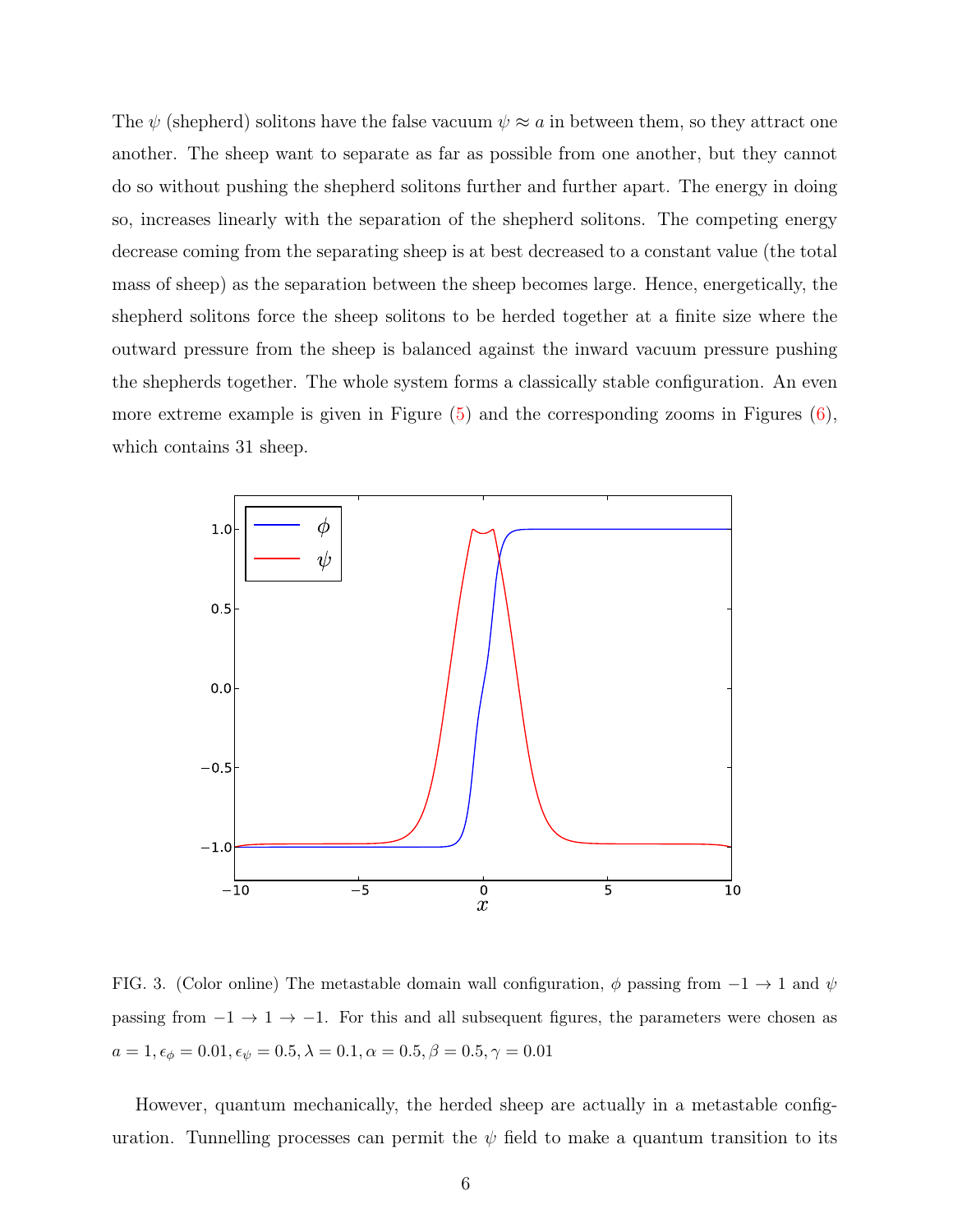

<span id="page-7-0"></span>FIG. 4. (Color online) The metastable domain wall configuration,  $\phi$  passing from  $-3 \rightarrow 3$  and  $\psi$ passing from  $-1 \rightarrow 1 \rightarrow -1$ .

true vacuum at all points where the  $\phi$  field is near its true vacuum (and specifically away from values where  $V(\phi) = V(1/2)$ . Such transitions truly liberate the sheep, which can now move apart freely.

## III. ANALYTICAL CALCULATION OF THE DECAY RATE IN THE FREE KINK APPROXIMATION

As we have just noted, the soliton is metastable: it will decay via quantum tunnelling. The tunnelling transition is mediated by an instanton, which is called a bounce. The bounce corresponds to a trajectory in Euclidean time,  $t \to -i\tau$ . This changes the sign of the kinetic energy,  $T \to -T$ , and therefore bounce configuration can be thought of as motion in the potential −V where we include the spatial gradient terms as part of the potential. The Euclidean action can be written as  $S_E = T + V$  and the conserved Euclidean "energy" is  $E =$  $T-V$ . The bounce begins at the metastable configuration, arrives at the configuration which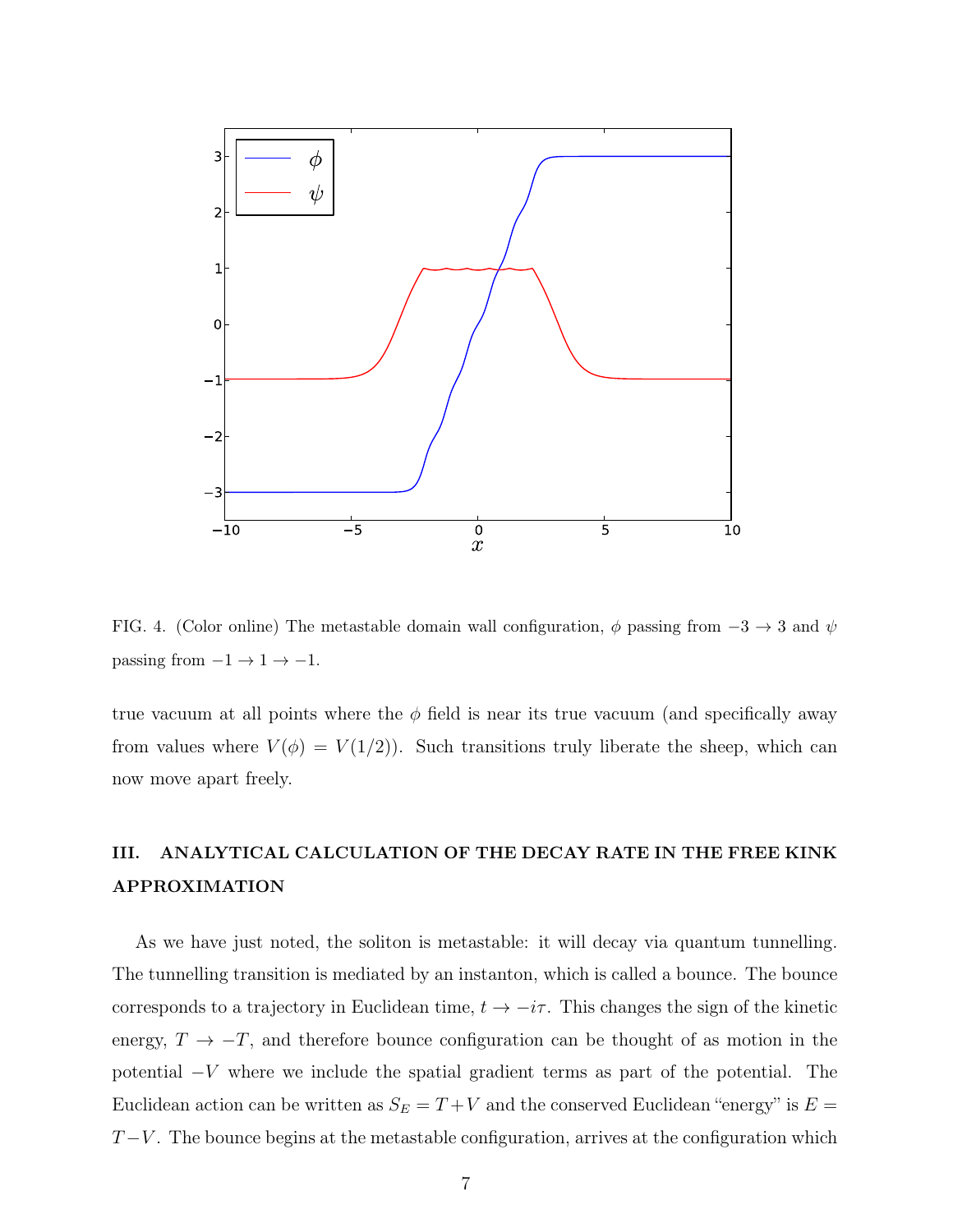

<span id="page-8-0"></span>FIG. 5. (Color online) The metastable domain wall configuration with 31 sheep,  $\phi$  passing from  $-15\rightarrow15$  and  $\psi$  passing from  $-1\rightarrow1\rightarrow-1.$ 

will materialize upon the event of the quantum transition, and then "bounces back", that is, returns to the initial configuration. Therefore, the bounce will begin at the metastable soliton as in Fig.[\(7a](#page-14-0)) followed by an evolution during which the field  $\psi$  which is initially equal to a in the region in between the two half-solitons sinks down until it finally makes it to  $\psi = -a$ , corresponding to a configuration of two free half-solitons as depicted in Fig.[\(7b](#page-14-0)). This configuration would actually correspond to the unstable configuration at the top of the potential barrier. The two half-solitons must be created, however, with some kinetic energy, since during the Euclidean evolution, the "energy"  $T - V$  is conserved, and  $-V$  is more negative at this configuration of two essentially free solitons. In terms of the Minkowski dynamics, since this configuration corresponds to the top of the barrier, it has much more potential energy,  $+V$ , than the initial configuration. Then in the Euclidean dynamics, it has potential energy  $-V$ ; hence there has to be compensating kinetic energy. The solitons then separate and rise up the (negative) potential until they stop, after which they bounce back. When they reach the bounce point, that is the configuration at which they will materialize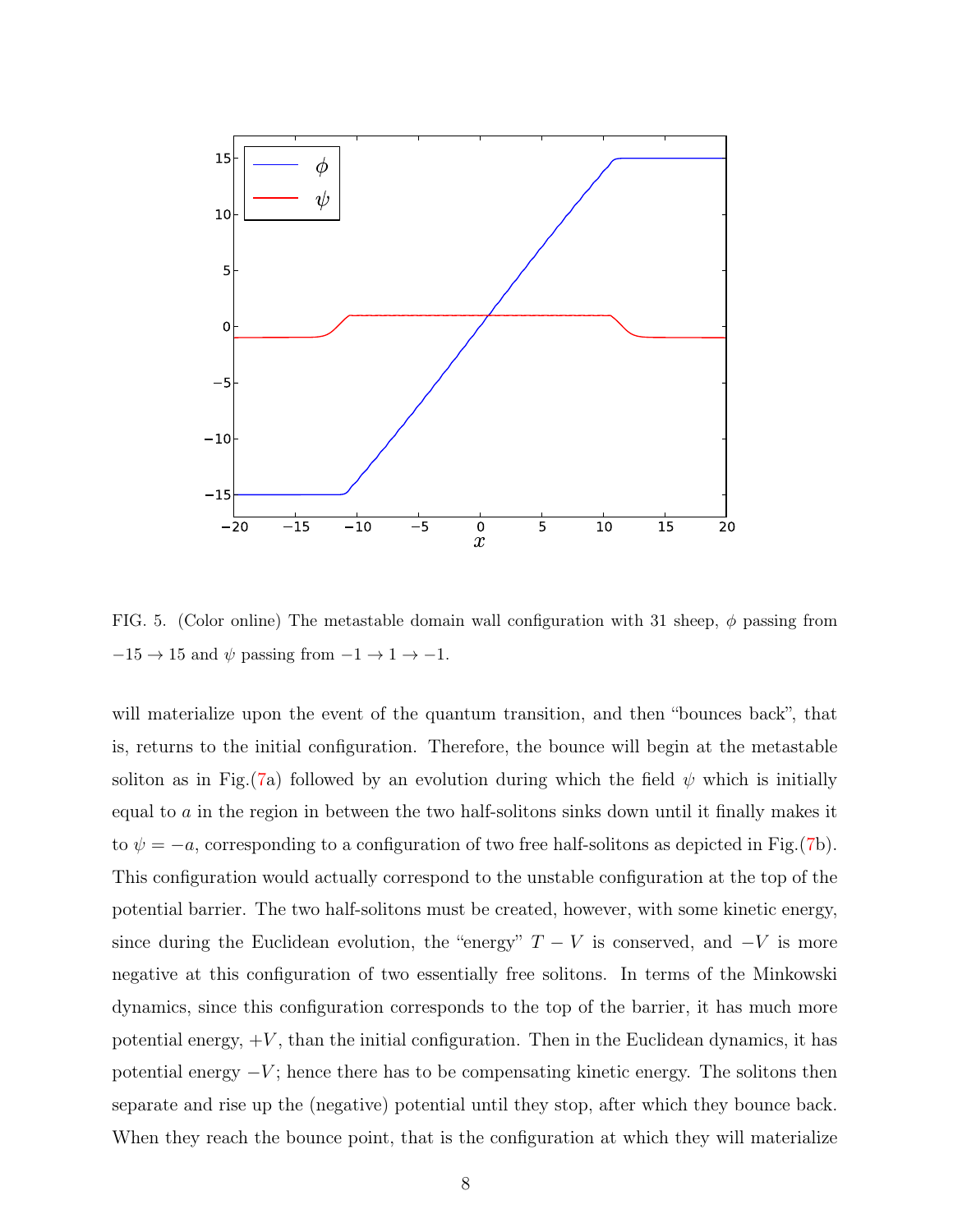

<span id="page-9-0"></span>FIG. 6. (Color online) (a) Zoom of the metastable domain wall configuration with 31 sheep for the field  $\phi$ . (b) Zoom of the metastable domain wall configuration with 31 sheep for the field  $\psi$ .

when the quantum tunnelling transition occurs, and from that point on Minkowski evolution takes over.

The Euclidean Lagrangian is given by

<span id="page-9-1"></span>
$$
L_E = \int dx \left( \frac{1}{2} \dot{\phi}^2 + \frac{1}{2} \dot{\psi}^2 + \frac{1}{2} \phi'^2 + \frac{1}{2} \psi'^2 + V(\phi, \psi) \right). \tag{6}
$$

The fields depend on time only through their dependence on the positions of the solitons. Indeed, in a first approximation, the fields depend independently on the positions of the solitons, which is the appropriate collective coordinate describing their evolution. This means we can approximate  $\phi(x, x_1, x_2) = \phi_1(x - x_1) + \phi_2(x - x_2)$  while  $\psi(x, x_1, x_2) =$  $\psi_1(x-x_1) + \psi_2(x-x_2) + \psi_0$  where  $\psi_0$  is a necessary constant offset. This approximation is certainly valid when the solitons are separated from one another. It is not valid when they are very close, and we will have to resort to numerical calculations to find the action there, but we leave that for later. For example, for  $\dot{\psi}$  we get

<span id="page-9-2"></span>
$$
\begin{aligned}\n\dot{\psi} &= \partial_{x_1} \psi(x, x_1, x_2) \dot{x}_1 + \partial_{x_2} \psi(x, x_1, x_2) \dot{x}_2 \\
&= \partial_{x_1} \psi_1(x - x_1) \dot{x}_1 + \partial_{x_2} \psi_2(x - x_2) \dot{x}_2 \\
&= -\partial_x \psi_1(x - x_1) \dot{x}_1 - \partial_x \psi_2(x - x_2) \dot{x}_2.\n\end{aligned} \tag{7}
$$

 $\partial_x \psi_1(x - x_1) = \psi'_1$  is a function that is sharply peaked around  $x_1$  while  $\partial_x \psi_2(x - x_2) = \psi'_2$ is sharply peaked around  $x_2$ ; thus, the product of these functions essentially vanishes. This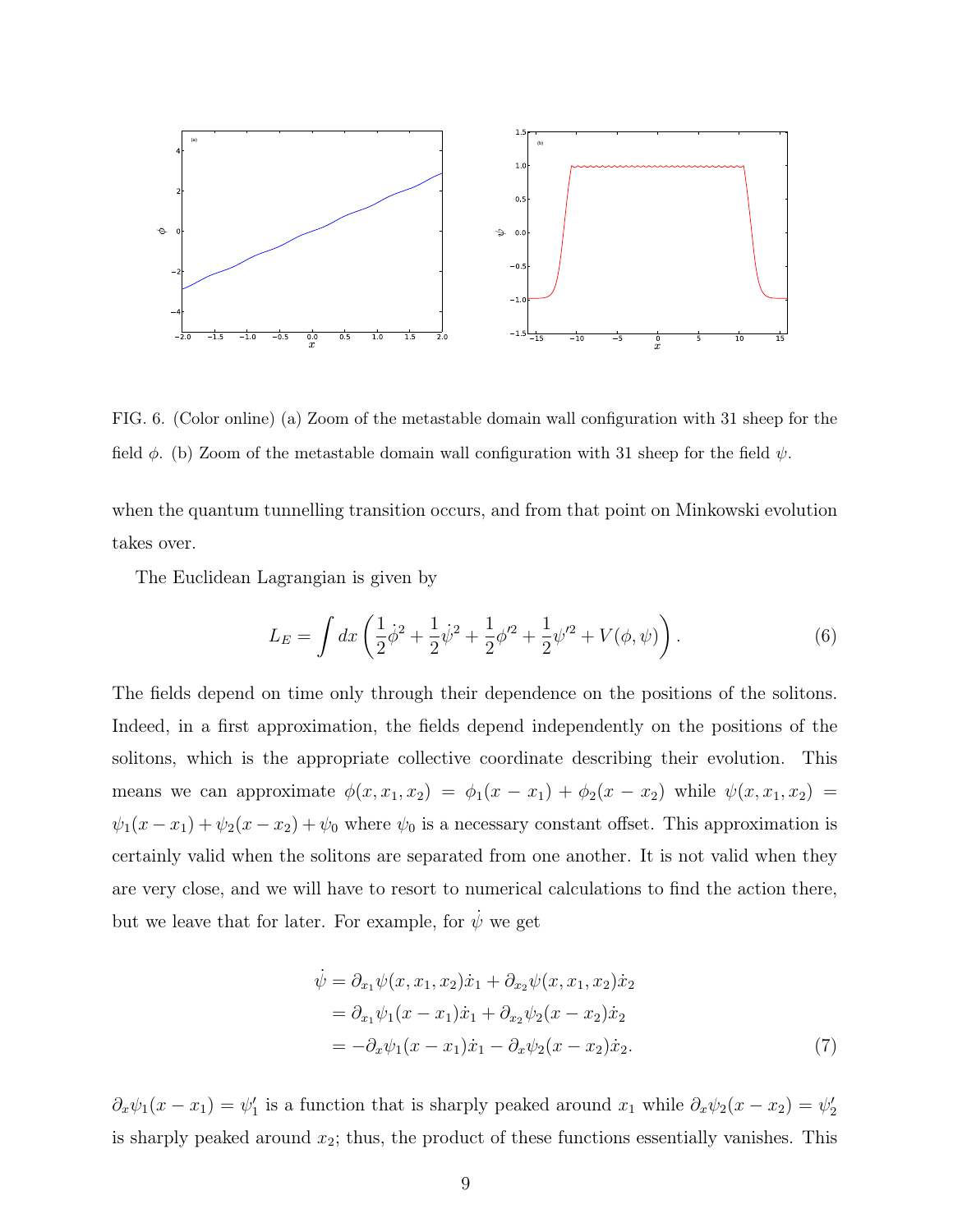gives

$$
L_E = \int dx \left( \frac{1}{2} \phi_1'^2 \dot{x}_1^2 + \frac{1}{2} \phi_2'^2 \dot{x}_2^2 + \frac{1}{2} \psi_1'^2 \dot{x}_1^2 + \frac{1}{2} \psi_2'^2 \dot{x}_2^2 + \frac{1}{2} \left( \phi_1'^2 + \phi_2'^2 + \psi_1'^2 + \psi_2'^2 \right) + V(\phi, \psi) \right). \tag{8}
$$

Furthermore, the nature of the solitons at  $x_1$  and  $x_2$  in each field are essentially identical: they are simply the "kink"-type solitons of an (almost) doubly degenerate (actually multiply degenerate, but only adjacent minima are relevant here) potential. Therefore we will compute the contribution of the kinks in the limit that the potential is exactly degenerate, and we note that kink or antikink obviously give an equal contribution. Thus we write

<span id="page-10-2"></span>
$$
\int dx \frac{1}{2} \phi_1'^2 = \int dx \frac{1}{2} \phi_2'^2 \equiv \frac{m_\phi}{2} \quad \text{and} \int dx \frac{1}{2} \psi_1'^2 = \int dx \frac{1}{2} \psi_2'^2 \equiv \frac{m_\psi}{2}.
$$
 (9)

<span id="page-10-0"></span> $m_{\phi}$  and  $m_{\psi}$  should not be confused with the actual masses of the perturbative excitations of each respective field. The contribution of the potential to the action will also be easily deconstructed. There will be a contribution from around the region of each soliton and there will be a contribution from the region in between the solitons when they separate. We find that the interaction potential plays no role in evaluating the action. We will assume this for the moment, and discuss it in more detail in the next subsection.

#### <span id="page-10-1"></span>A. Free kink approximation

We can write

$$
\int dx V(\phi, \psi) \approx \int_{x \approx x_1} dx (V_{\phi} + V_{\psi}) + \int_{x \approx x_2} dx (V_{\phi} + V_{\psi})
$$
\n(10)

and we will compute each term in Eqns.[\(9](#page-9-0)[,10\)](#page-9-1) in the free kink approximation. For a field  $\chi$ , which satisfies an equation with solution given by a free kink, we have a Lagrangian

$$
L = \frac{1}{2}\chi'^2 + V(\chi)
$$
 (11)

and equation of motion

$$
\chi'' - V'(\chi) = 0. \tag{12}
$$

The first integral of the equation of motion is conservation of energy:

$$
\frac{1}{2}\chi'^2 - V(\chi) = C \to 0
$$
\n(13)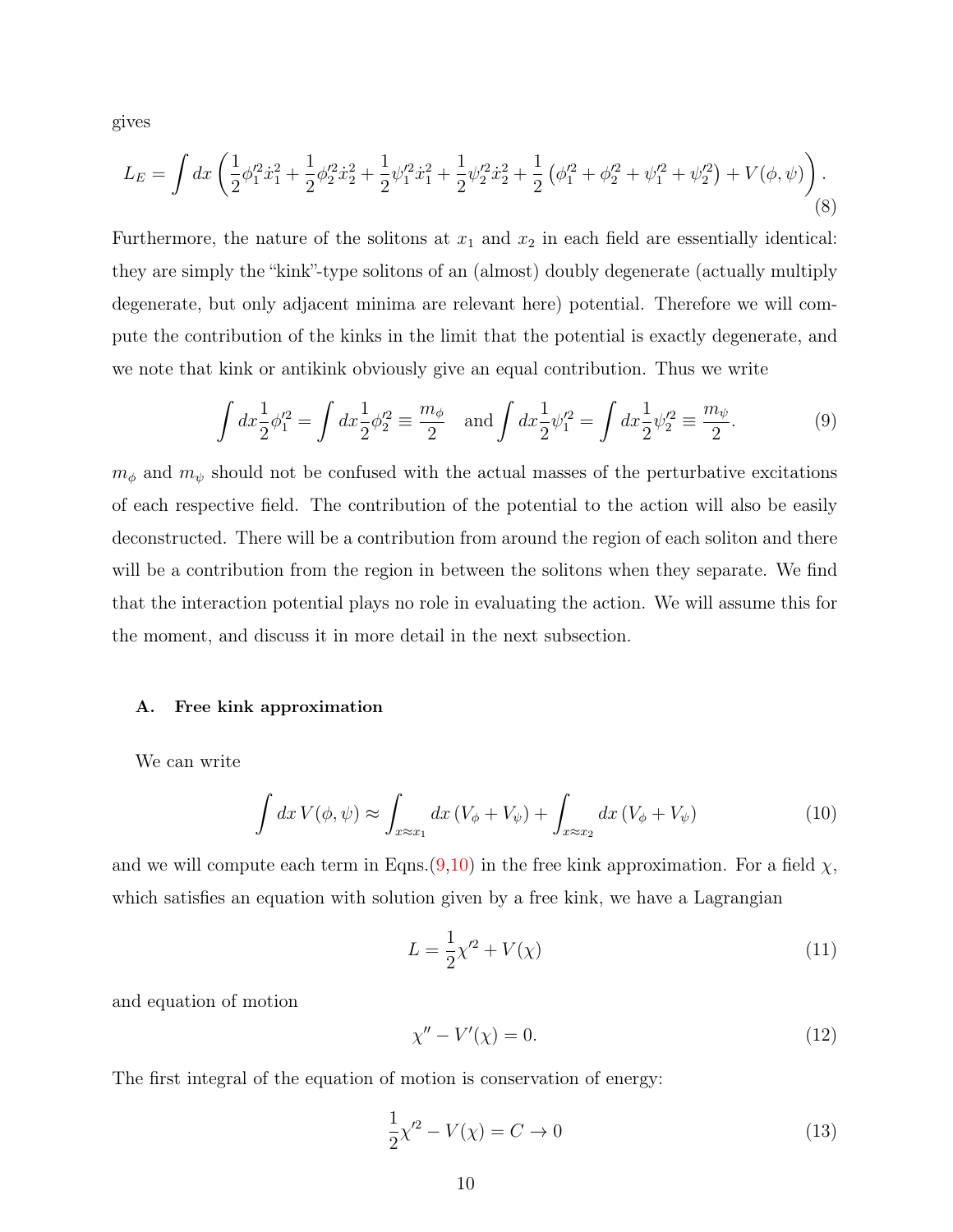where C is a constant which we normalize to zero. Therefore  $\chi' = \sqrt{2V(\chi)}$ . Then the integrals that appear in the action above are reduced to quadrature

$$
\int_{x_i}^{x_f} dx \frac{1}{2} \chi'^2 = \int_{x_i}^{x_f} dx \frac{1}{2} \sqrt{2V(\chi)} \chi' = \int_{\chi_i}^{\chi_f} d\chi \sqrt{\frac{V(\chi)}{2}} \tag{14}
$$

and

$$
\int_{x_i}^{x_f} dx V(\chi) = \int_{x_i}^{x_f} dx \frac{1}{2} \sqrt{2V(\chi)} \chi' = \int_{\chi_i}^{\chi_f} d\chi \sqrt{\frac{V(\chi)}{2}};
$$
\n(15)

evidently, the integrals are equal.

#### B. Analytical evaluation of the Euclidean action

For  $\phi$ , the potential is  $V_{\phi} = \alpha \sin^2(\pi \phi)$  which gives

$$
\frac{m_{\phi}}{2} = \int_{x_i}^{x_f} dx \frac{1}{2} \phi'^2 = \int_{x_i}^{x_f} dx V_{\phi}(\phi) = \sqrt{\frac{\alpha}{2}} \int_{-1}^0 d\phi (-\sin(\pi \phi)) = \sqrt{\frac{\alpha}{2}} \left. \frac{\cos(\pi \phi)}{\pi} \right|_{-1}^0 = \frac{\sqrt{2\alpha}}{\pi}.
$$
\n(16)

The minus sign in front of the  $\sin(\pi\phi)$  comes from the square root since for the first kink  $\phi \in [-1,0]$  where  $\sin(\pi \phi) \leq 0$ . For the field  $\psi$  we have  $V_{\psi} = \beta (\psi^2 - a^2)^2$  which gives

<span id="page-11-1"></span>
$$
\frac{m_{\psi}}{2} = \int_{x_i}^{x_f} dx \frac{1}{2} {\psi'}^2 = \int_{x_i}^{x_f} dx V_{\psi}(\psi) = \sqrt{\frac{\beta}{2}} \int_{-a}^{a} d\psi (a^2 - \psi^2) = \frac{2}{3} \sqrt{2\beta} a^3 \tag{17}
$$

We note the sign change in the intermediate equation as  $(\psi^2 - a^2)$  is negative for  $\psi \in [-a, a]$ and the limits  $x_i$  and  $x_f$  are assumed to be both close to  $x_1$  or  $x_2$  as required.

We will evaluate the energy, first in the metastable configuration and second in the configuration at the top of the potential barrier, so that eventually we can normalize the Euclidean action properly and then evaluate it. For the metastable configuration, the energy essentially obtains contributions from the locations of the kink solitons, two for  $\phi$  and two for  $\psi$ , hence

<span id="page-11-0"></span>
$$
E_0 = \frac{1}{2} \int dx \left( \phi_1'^2 + \phi_2'^2 + \psi_1'^2 + \psi_2'^2 \right) + \int_{x \approx x_1 \atop x \approx x_2} dx V(\phi, \psi)
$$
  
=  $(m_{\phi} + m_{\psi}) + \int_{x \approx x_1} dx \left( V(\phi) + V(\psi) \right) + \int_{x \approx x_2} dx (V(\phi) + V(\psi))$   
=  $2(m_{\phi} + m_{\psi})$  (18)

using Eqns. [\(16](#page-10-0)[,17\)](#page-10-1). We will subtract  $E_0$  from the potential so that we normalize the initial configuration to vanishing energy.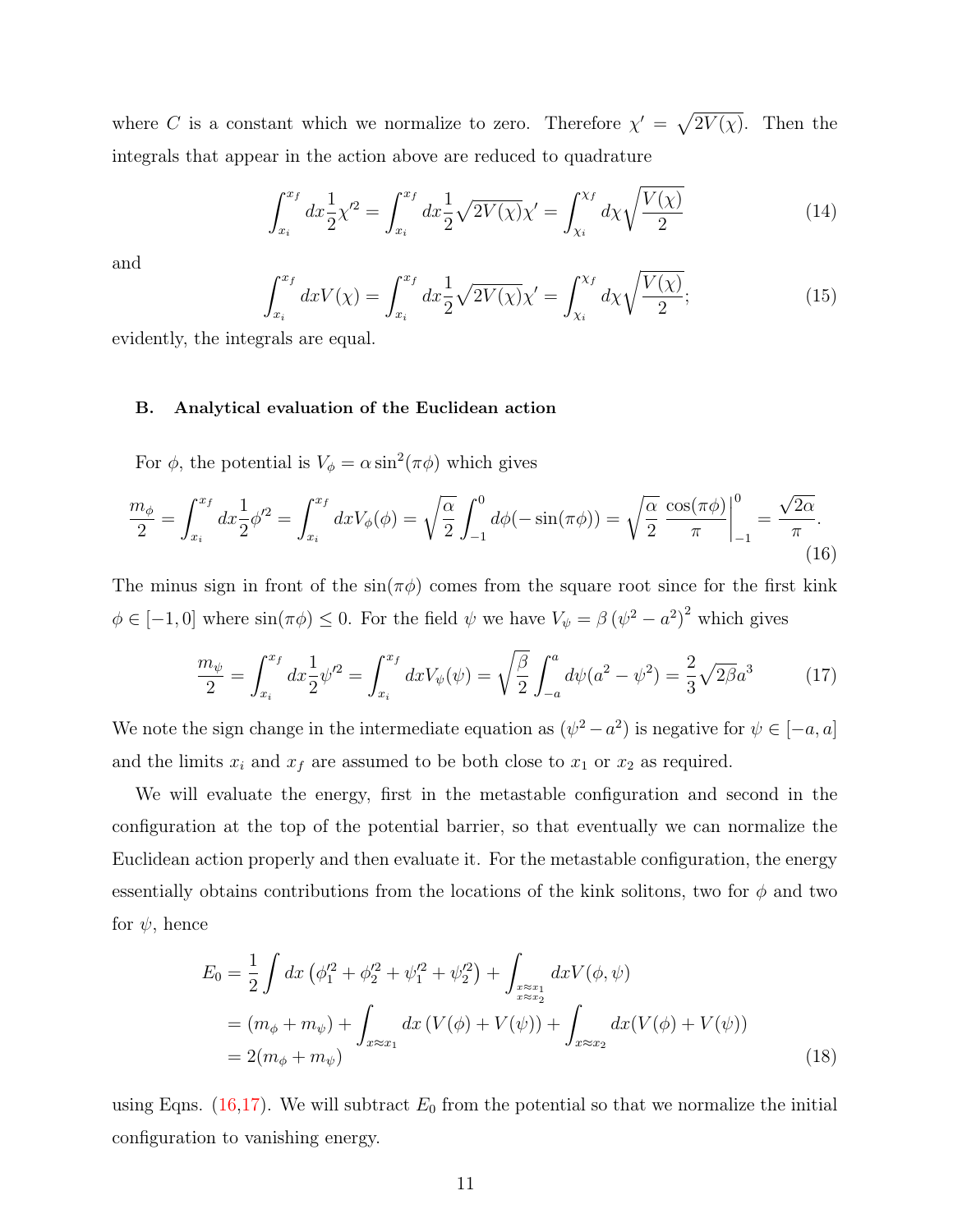<span id="page-12-0"></span>For the configuration at the top of the potential barrier we must take into account of the following differences: the solitons must have kinetic energy in order to conserve energy, we have two additional kinks in the  $\psi$  field, and if the solitons separate by a distance  $|x_2 - x_1|$ the energy increases (it actually decreases as this contribution is negative) by  $\int_{x_1}^{x_2} dx V(\phi, \psi)$ . For the metastable configuration we did not consider that the solitons could separate; it is assumed that they are herded together by the shepherd field. If the solitons at the top of the potential barrier separate, they leave behind the true vacuum. Since we will normalize the vacuum energy so that the false vacuum outside the shepherd soliton has zero energy density, the true vacuum between will have negative energy, so this contribution in fact decreases the energy. The  $\psi$  field is in its true vacuum outside the shepherd soliton; thus there is no energy density difference for it. However, the  $\phi$  field is in its false vacuum outside the shepherd soliton; hence, looking at the potential Eqn.  $(4)$ , we see that the contribution will be

$$
\int_{x_1}^{x_2} dx V(\phi, \psi) = -\alpha \epsilon_{\phi} |x_2 - x_1|.
$$
 (19)

<span id="page-12-1"></span>Then the energy for the configuration at the top of the barrier will be

$$
E_T - E_0 = \frac{1}{2}(m_{\phi} + 2m_{\psi})(\dot{x}_1^2 + \dot{x}_2^2) + 2(m_{\phi} + 2m_{\psi}) - 2(m_{\phi} + m_{\psi}) - \alpha \epsilon_{\phi}|x_2 - x_1|
$$
  
= 
$$
\frac{1}{2}(m_{\phi} + 2m_{\psi})(\dot{x}_1^2 + \dot{x}_2^2) + 2m_{\psi} - \alpha \epsilon_{\phi}|x_2 - x_1|
$$
  
= 
$$
T + V
$$
 (20)

The Minkowski action is  $S_M = \int dt (T - V)$  while the energy is  $E = T + V$ . Analytically continuing to Euclidean time,  $T \to -T$  and  $S_M \to -\int d\tau (T + V) = -S_E$ . Then the Euclidean action is  $S_E = \int d\tau (T + V)$  and is easily read off as

$$
S_E = \int d\tau \left( \frac{1}{2} (m_\phi + 2m_\psi)(\dot{x}_1^2 + \dot{x}_2^2) + 2m_\psi - \alpha \epsilon_\phi |x_2 - x_1| \right) \tag{21}
$$

where the overdot now means the derivative with respect to  $\tau$ . The Euclidean trajectory, which we can compute analytically, starts at the configuration at the top of the barrier. The solitons separate until they reach the bounce point, and then they come back together and coalesce. We define center of mass and relative coordinates  $X = (x_1 + x_2)/2$  and  $x = x_2 - x_1$ ; in terms of these,  $\dot{x}_1^2 + \dot{x}_2^2 = 2\dot{X}^2 + \frac{1}{2}$  $\frac{1}{2}\dot{x}^2$ . We take the center of mass coordinate to be constant,  $X = \dot{X} = 0$  so that  $\dot{x}_1^2 + \dot{x}_2^2 = \frac{1}{2}$  $\frac{1}{2}\dot{x}^2$ . The Euclidean "energy",  $T - V$ , is conserved and normalized to zero

$$
0 = T - V = \frac{1}{2} \left( \frac{m_{\phi}}{2} + m_{\psi} \right) \dot{x}^{2} - 2m_{\psi} + \alpha \epsilon_{\phi} x \tag{22}
$$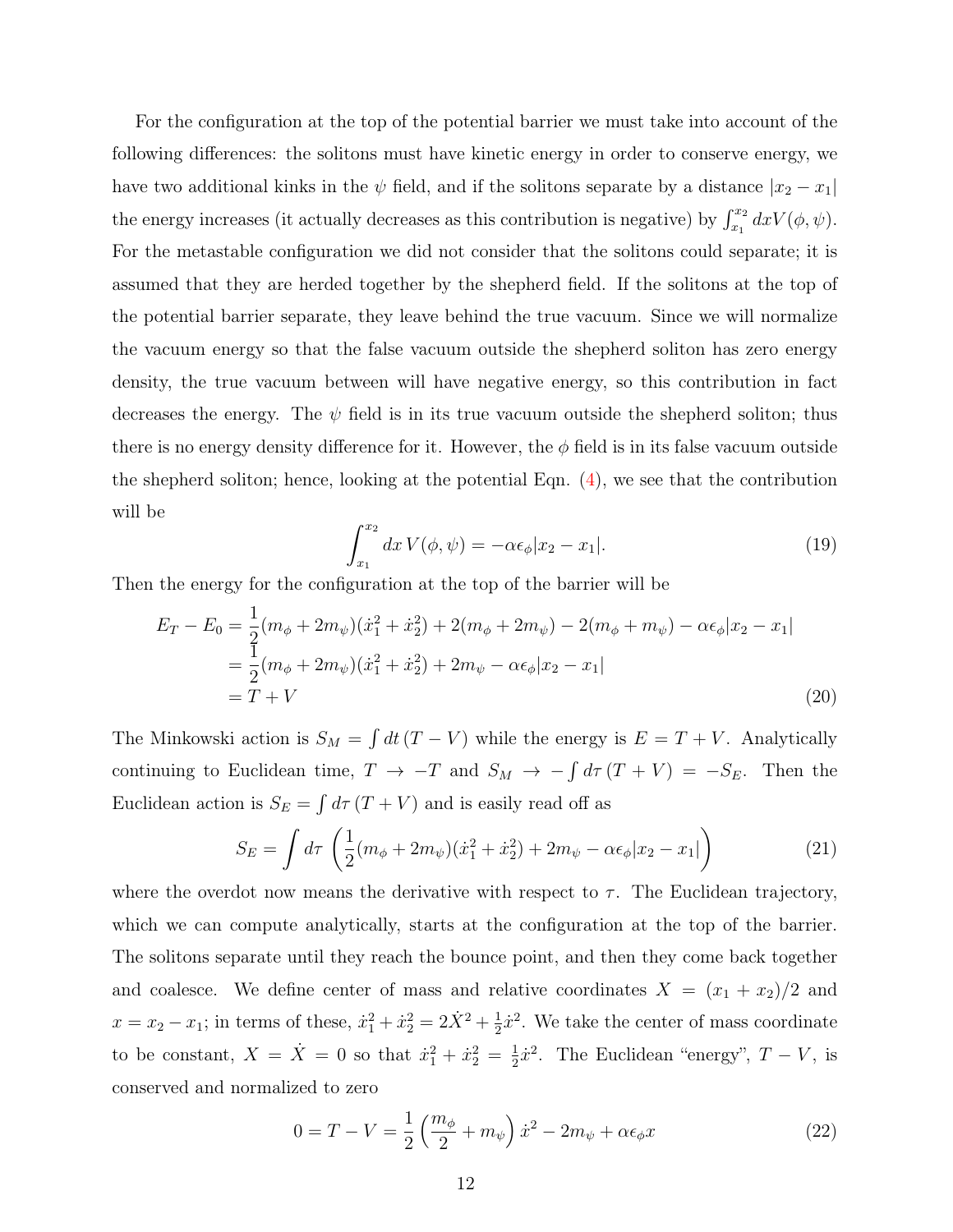where we restrict  $x > 0$ . The solitons separate until  $\dot{x} = 0$ , hence at that point  $x = x_B$ which is given by

$$
x_B = \frac{2m_{\psi}}{\alpha \epsilon_{\phi}}.\tag{23}
$$

Then the contribution to the action from this part of the trajectory will be

$$
S_E = \int d\tau \frac{1}{2} \left( \frac{m_\phi}{2} + m_\psi \right) \dot{x}^2 + 2m_\psi - \alpha \epsilon_\phi |x|.
$$
 (24)

The energy condition Eqn. [\(22\)](#page-11-0) implies

$$
\dot{x} = 2\sqrt{\frac{(2m_{\psi} - \alpha\epsilon_{\phi}x)}{m_{\phi} + 2m_{\psi}}}. \tag{25}
$$

Replacing, in the usual way as in Eqns. [\(11-](#page-9-2)[15\)](#page-10-2) for  $\dot{x}$  in the first term of Eqn. [\(24\)](#page-12-0) we find

$$
S_E = \int d\tau \frac{1}{2} \left( \frac{m_{\phi}}{2} + m_{\psi} \right) 2 \sqrt{\frac{(2m_{\psi} - \alpha \epsilon_{\phi} x)}{m_{\phi} + 2m_{\psi}}} \dot{x} + \sqrt{2m_{\psi} - \alpha \epsilon_{\phi} x} \frac{1}{2} \sqrt{m_{\phi} + 2m_{\psi}} \dot{x}
$$
  
\n
$$
= \int d\tau \sqrt{2m_{\psi} - \alpha \epsilon_{\phi} x} \sqrt{m_{\phi} + 2m_{\psi}} \dot{x}
$$
  
\n
$$
= \int_{x_T}^{x_B} dx \sqrt{2m_{\psi} - \alpha \epsilon_{\phi} x} \sqrt{m_{\phi} + 2m_{\psi}} = \frac{-2\sqrt{m_{\phi} + 2m_{\psi}} (2m_{\psi} - \alpha \epsilon_{\phi} x)^{3/2}}{3\alpha \epsilon_{\phi}} \Big|_{x_T \approx 0}^{x_B}
$$
  
\n
$$
= \frac{2\sqrt{m_{\phi} + 2m_{\psi}} (2m_{\psi})^{3/2}}{3\alpha \epsilon_{\phi}}
$$
 (26)

where  $x_T$  is the value of x at the top of the barrier, which is of the order of the size of the solitons, but we can approximate it as zero). This is the contribution to the action of the part of the instanton from the top of the barrier to the bounce point.

#### C. Contribution of the interaction potential

In this subsection we explain why the interaction potential  $V_{\phi\psi}$  does not contribute significantly to the energy and the action. If we imagine the sheep solitons separating, then between them the  $\phi$  field will be in its true vacuum but the  $\psi$  field will be in its false vacuum. Thus as they separate, the total energy will grow linearly. Thus the shepherd solitons give a compression that holds the sheep together. However as the shepherd solitons compress the sheep more and more, there will be an increase in the pressure, and the system will come to an equilibrium. There are many contributions to the pressure forces, the  $\phi$  kinks becoming steeper than their natural slope will add energy and hence pressure. But there will be a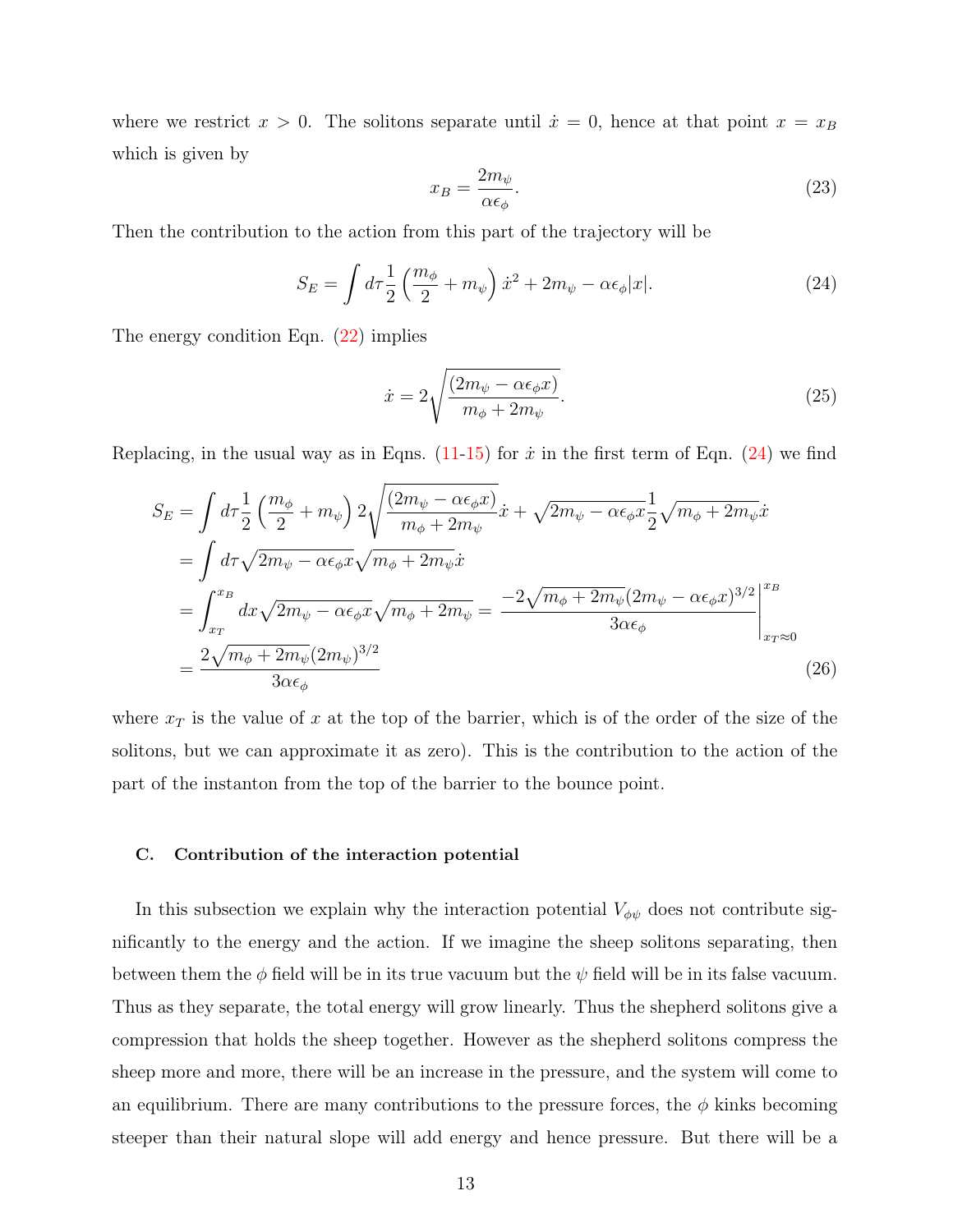contribution coming from the interaction term. Effectively the shepherd solitons would like to approach each other and annihilate completely in order to minimize their energy. The sheep solitons get in the way. The energy diminishes linearly as the separation of the shepherd solitons goes to zero, with coefficient  $\beta \epsilon_{\psi}$ . If one forces the shepherd solitons closer and closer, the value of the  $\psi$  field at the point where  $\phi \approx 1/2$ , starts to move significantly away from  $\pm a$ , the values for which the numerator of the interaction term vanishes. This will make the energy increase, to first approximation linearly, however with much greater coefficient  $\xi > \beta \epsilon_{\psi}$ . Thus the dynamics can be simply modelled as given by a potential of the form

$$
V_{eff.} = \beta \epsilon_{\psi} x - \xi (x - x_0), \qquad (27)
$$

<span id="page-14-0"></span>where the second term is valid only for  $x \to x_0^ \overline{0}$  and  $x_0$  is smaller than the size of the free solitons. For smaller values of  $x$  the repulsion becomes quite non-linear. However, the energy in the compression term is comparable to  $\beta \epsilon_{\psi} x_0$ , which, and the corresponding pressure, for small  $\epsilon_{\psi}$  can be made very small. This compression will be balanced by an equal, and hence small, but opposing, repulsive force. Thus this contribution to the energy of the solitons is arbitrarily small in the limit  $\epsilon_{\psi} \to 0$ , which is what we assume. Therefore, the interaction term does not contribute significantly to the energy of the solitons. The most physical analogy can be made to nuclei, which have intrinsic mass energy, proportional to the number of nucleons, but which is modified by the binding energy of the nuclei. For precision measurements the binding energies are important, but in the values of the overall masses, they are quite negligible.

### D. Contribution of the trajectory from the initial metastable state to the top of the barrier

The evolution from the initial metastable configuration to the top of the potential barrier, involves passage through configurations that cannot be well approximated by the free kinks. We would have to resort to numerical methods to calculate the contribution to the action of that part of the trajectory, however, we will in fact be able to conclude that it is negligible. With a simple parametrization of the configuration in terms of hyperbolic tangents, we can get an estimate of the contribution to the action from the initial part of the trajectory.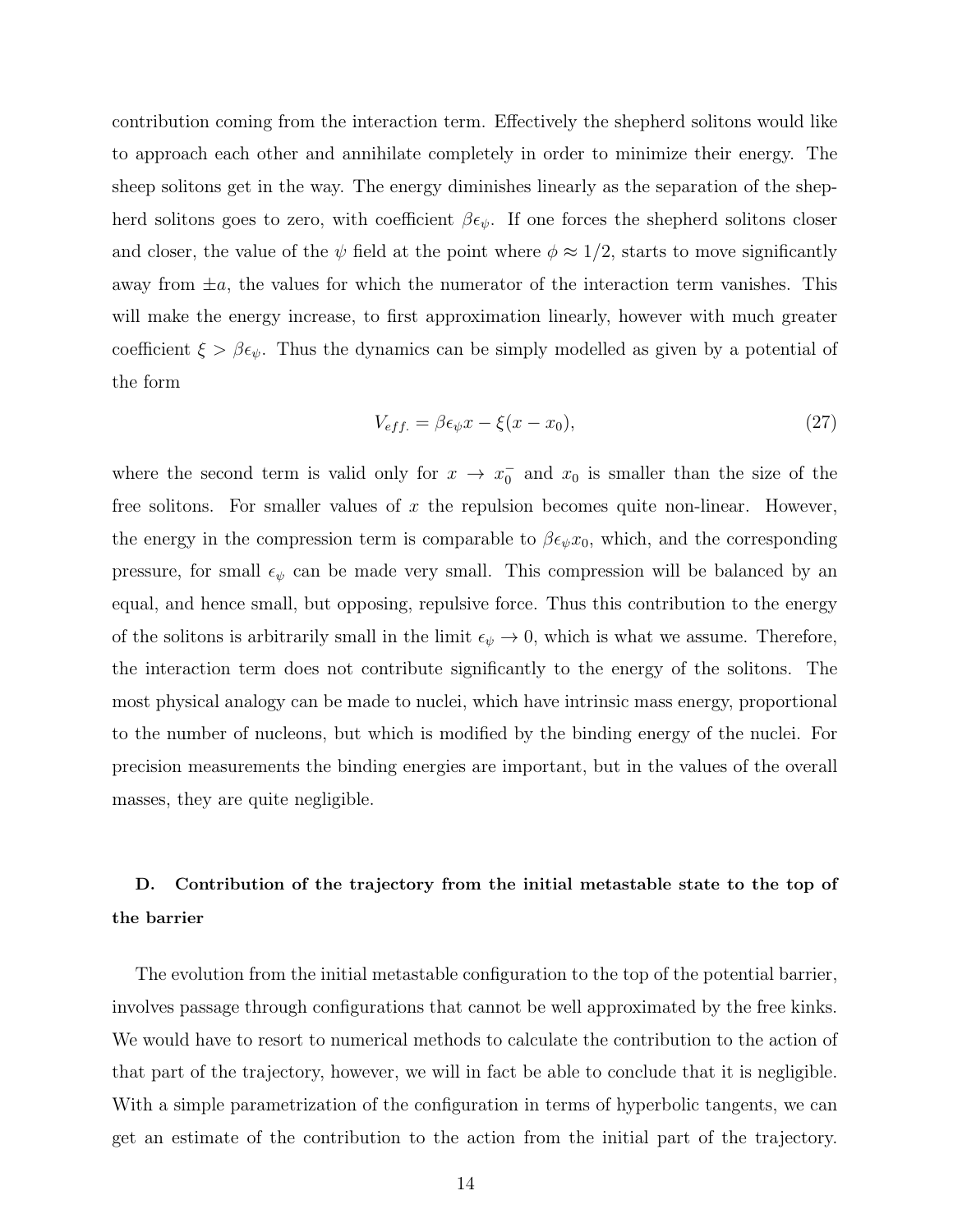

FIG. 7. (Color online) (a) Metastable soliton configuration. (b) Solitons just touching. (c) Solitons separated by a macroscopic amount. (d) Solitons separated by a macroscopic amount.

Taking

<span id="page-15-0"></span>
$$
\psi(x) = \frac{a}{2} \left( \tanh \Omega(x + (\xi/2 + (2/\omega))) - \tanh \Omega(x + (\xi/2 - (2/\omega))) \right. \n+ \tanh \Omega(x - (\xi/2 - 2/\omega)) - \tanh \Omega(x - (\xi/2 + 2/\omega)) - 1) \n\phi(x) = \frac{1}{2} \left( \tanh \omega(x + \xi/2) + \tanh \omega(x - \xi/2) \right),
$$
\n(28)

this function is depicted in Fig. [\(7a](#page-14-0),b).

The numerically evaluated action for this trajectory gives an upper bound for the contribution to the action from the part of the trajectory which corresponds to the formation of the solitons at the top of the barrier from the initial metastable configuration. The subsequent contribution to the action has already been evaluated in the previous section in Eqn. [\(26\)](#page-12-1). The numerical evaluation of the action is shown in Figure [\(8\)](#page-15-0), with a zoom of the top of the barrier in Figure [\(9\)](#page-16-0) in order to be confident that it is smooth. This behaviour of the potential is completely understandable in terms of the energy found in Eqn. [\(20\)](#page-11-1), which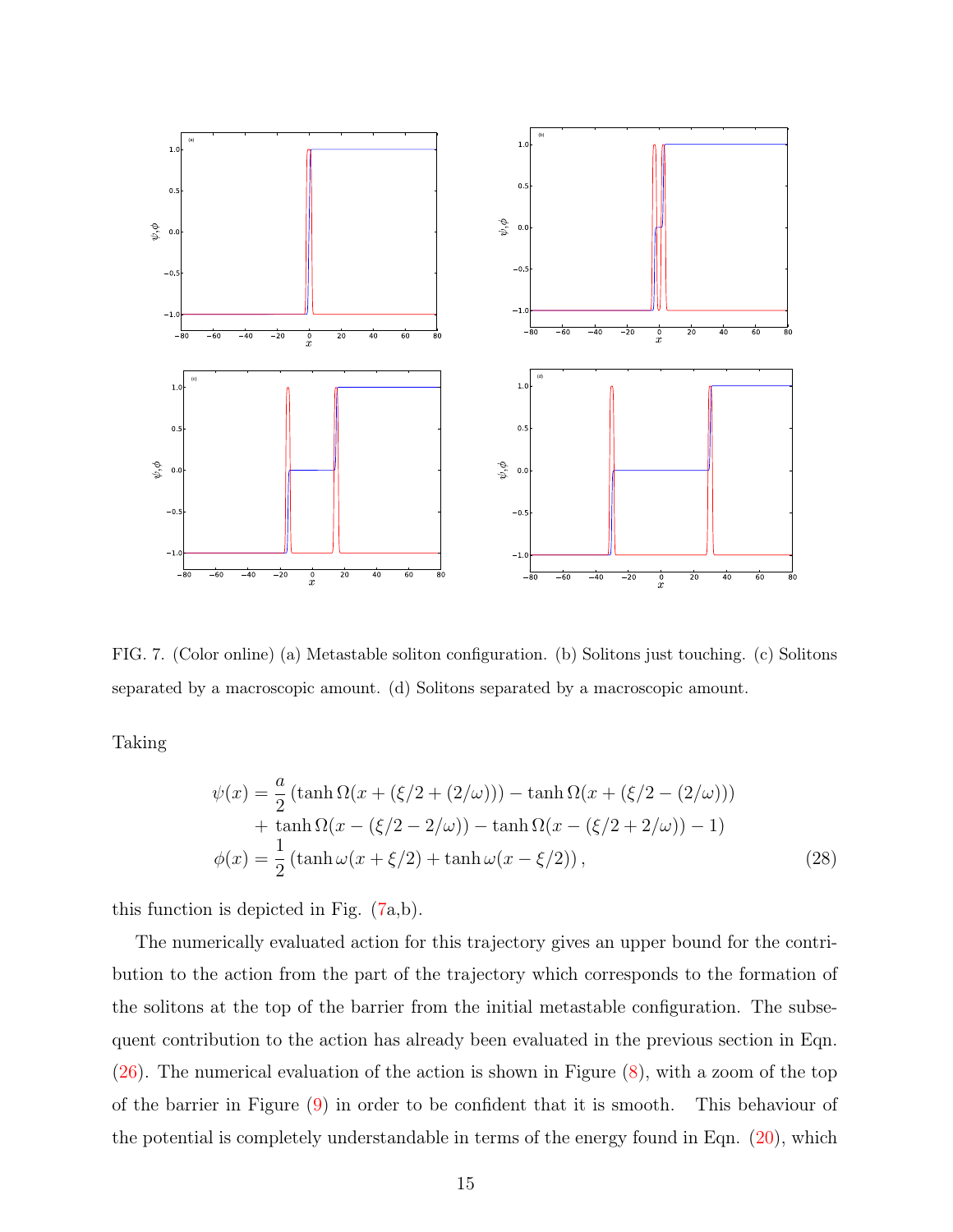

<span id="page-16-0"></span>FIG. 8. (Color online) Potential for the parametrization of the bounce trajectory.

corresponds to the part of the potential starting at the top of the barrier and descending with the very slightly sloped straight line. The bounce point is achieved at  $x_B = 2m_{\psi}/\alpha\epsilon_{\phi}$ , which obviously behaves as  $o(1/\epsilon_{\phi})$ . The trajectory from the metastable state to the top of the barrier, in the parametrized set of configurations, achieves the top of the barrier with a variation of x which is of the order of the size of the solitons, a size which is  $o(1)$ when compared with  $o(1/\epsilon_{\phi})$ . Using an analysis identical to that preceding Eqn. [\(26\)](#page-12-1), the contribution to the Euclidean action, with a linear approximation to the potential, is given by

$$
S_E = \int_0^{x_T} dx \sqrt{2m_{\psi}x} \sqrt{m_{\phi} + 2m_{\psi}} = \sqrt{2m_{\psi}} \sqrt{m_{\phi} + 2m_{\psi}x} \cdot x^{3/2} \sim o(1). \tag{29}
$$

Thus it is perfectly reasonable to neglect this contribution to the Euclidean action.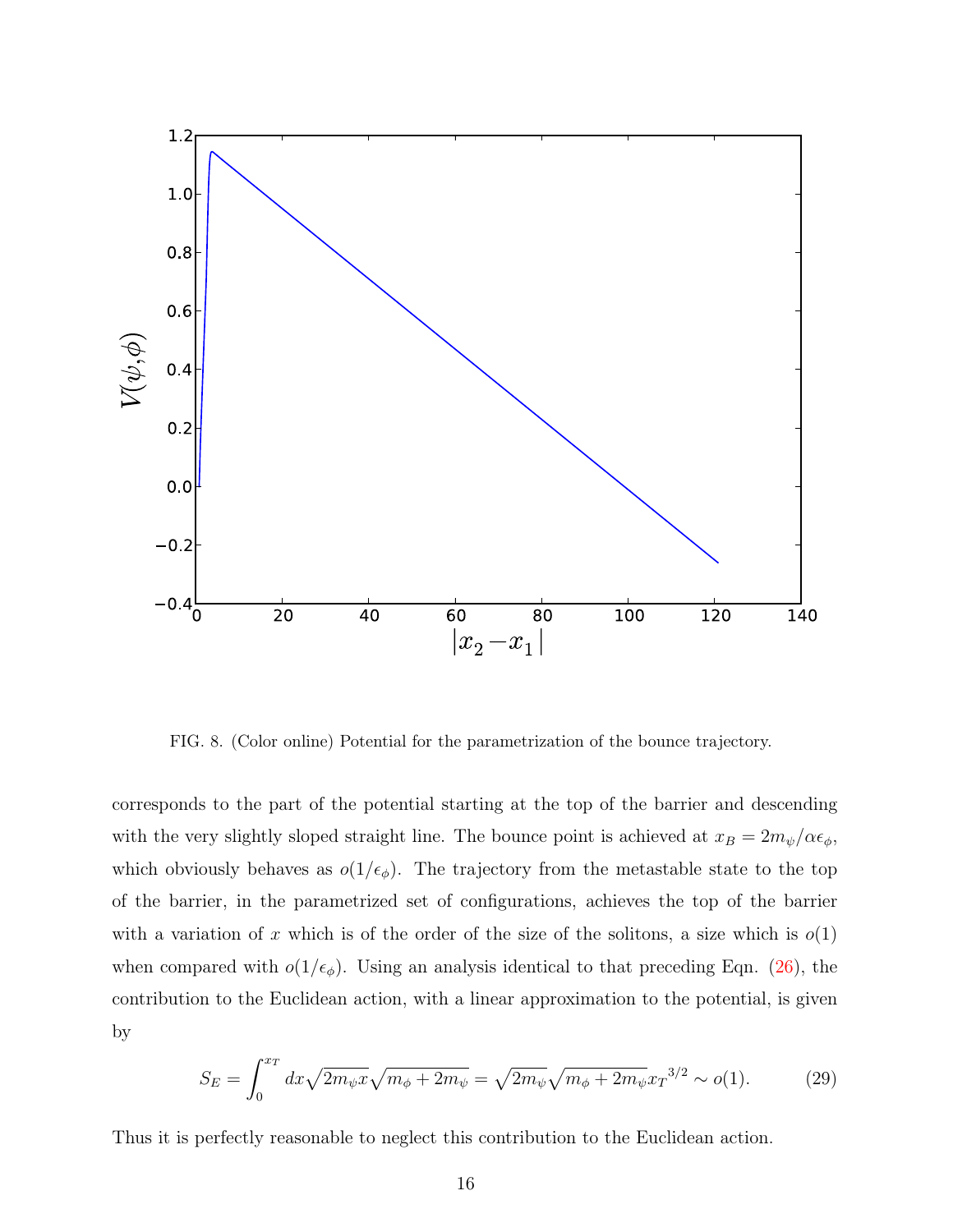

FIG. 9. (Color online) Zoom of the top of the barrier of the potential for the parametrization of the bounce trajectory.

#### IV. DISCUSSION

We have computed the decay of a domain wall which traps the true vacuum inside the false vacuum. At first glance, one would think that such a domain wall would be classically unstable to dissociation, however it is easy to conceive of interactions which keep the soliton classically stable. The model presented here may be artificial; however, the general idea is clear. Any potential which prevents the passage of the sheep solitons through the shepherd solitons will do.

There is furthermore no analogous surface energy that occurs in two  $\left[6, 7\right]$  and three  $\left[8\right]$ spatial dimensional examples, which could trap the true vacuum inside, at least classically.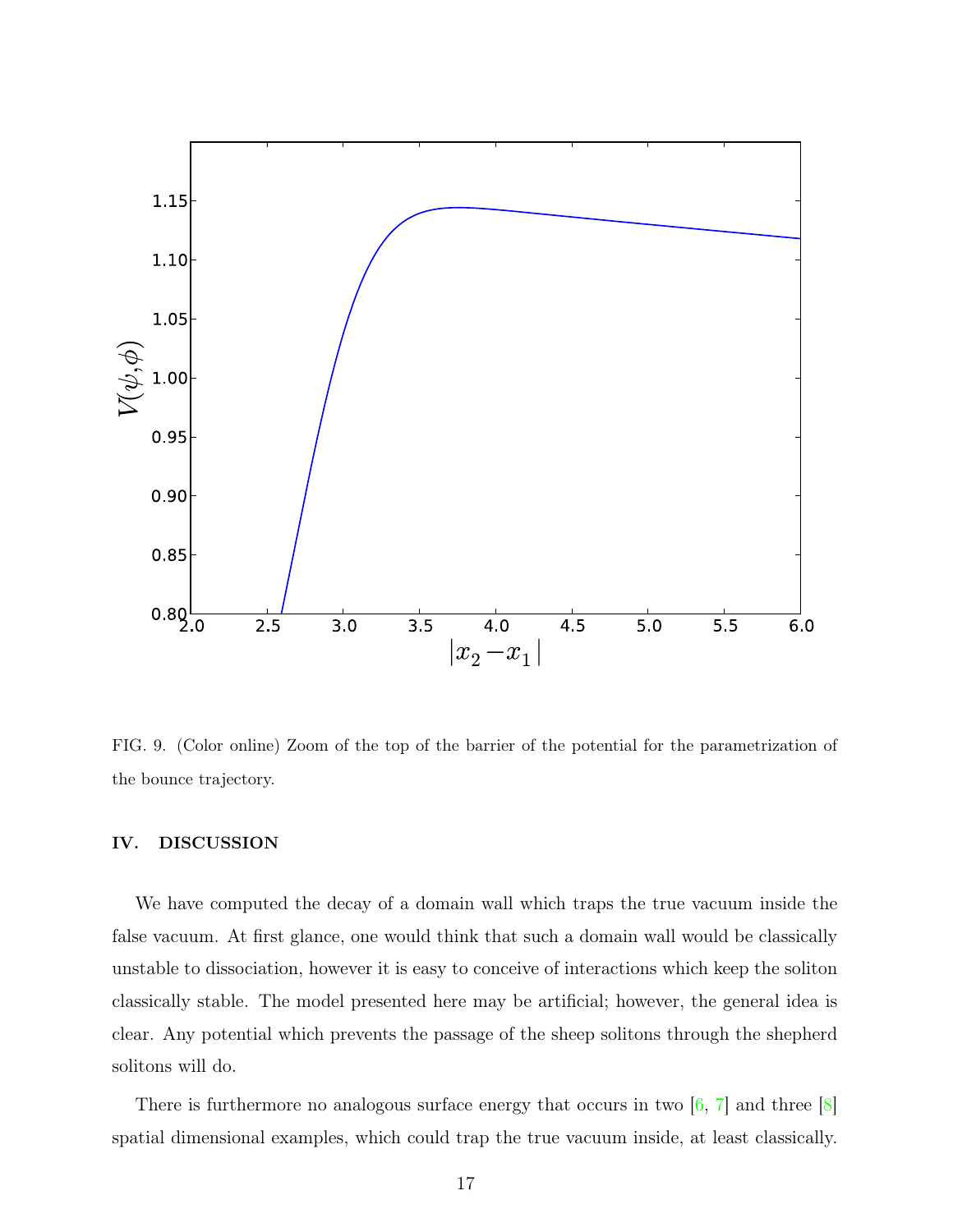However, in this paper we find that we can build on the analogy with the two spatial dimensional models  $[6, 7]$  $[6, 7]$ . In those models, the true vacuum was separated from the false vacuum by a thin wall. The thin wall was achieved by having several topological quanta of one of the fields trapped inside the wall. The pressure of these quanta made the wall thin. It may well be that the thin wall monopole suggested in [\[8\]](#page-19-7) in fact only occurs for large monopole charge as has been found in several large charged BPS monopoles [\[9\]](#page-19-8).

In the present paper, we also trap N solitons of the field  $\phi$  inside the confining soliton of the field  $\psi$ . The N solitons in principle exert a pressure and the overall size of the full soliton is proportional to N. The decay of the soliton can occur through tunnelling transitions. In the initial metastable configuration, the external false vacuum is due to the  $\phi$  field; the  $\psi$  field is in its true vacuum. However, inside, the  $\psi$  field goes to its false vacuum while the  $\phi$  field interpolates from the false vacuum to the true vacuum and back to the false vacuum multiple times, finally exiting the confining region in its false vacuum. Tunnelling transitions, essentially in the field  $\psi$  inside the confining soliton, will cut the soliton into two parts. The region between the two parts is in the true vacuum for both fields. This could happen at any point within the confining soliton where the  $\phi$  field crosses its true vacuum, which occurs multiple times if there are multiple  $\phi$  solitons confined. It will continue to occur until all the  $\phi$  solitons are free. The configuration will then resemble one half-soliton, linking the false vacuum on the outside to the true vacuum, followed by a string N of full solitons, in which the  $\phi$  field makes the transit from true to adjacent false to the subsequent true vacua while the  $\psi$  field makes the transition true to false and back to true vacua, followed by a final half-soliton interpolating from the true vacuum to the false vacuum on the outside at the other end. However, after any one transition, the false vacuum outside will be unstable to the groups of herded solitons from separating apart, converting false vacuum to true vacuum. The decay rate for each tunnelling transition is proportional to

$$
\Gamma \sim e^{-2\sqrt{m_{\phi} + 2m_{\psi}}(2m_{\psi})^{3/2}/3\alpha\epsilon_{\phi}}\kappa
$$
\n(30)

where  $\kappa$  is the usual determinant prefactor [\[10,](#page-19-9) [11\]](#page-19-10). We note that parametrically for  $\alpha$  large enough, this decay rate can be unsuppressed.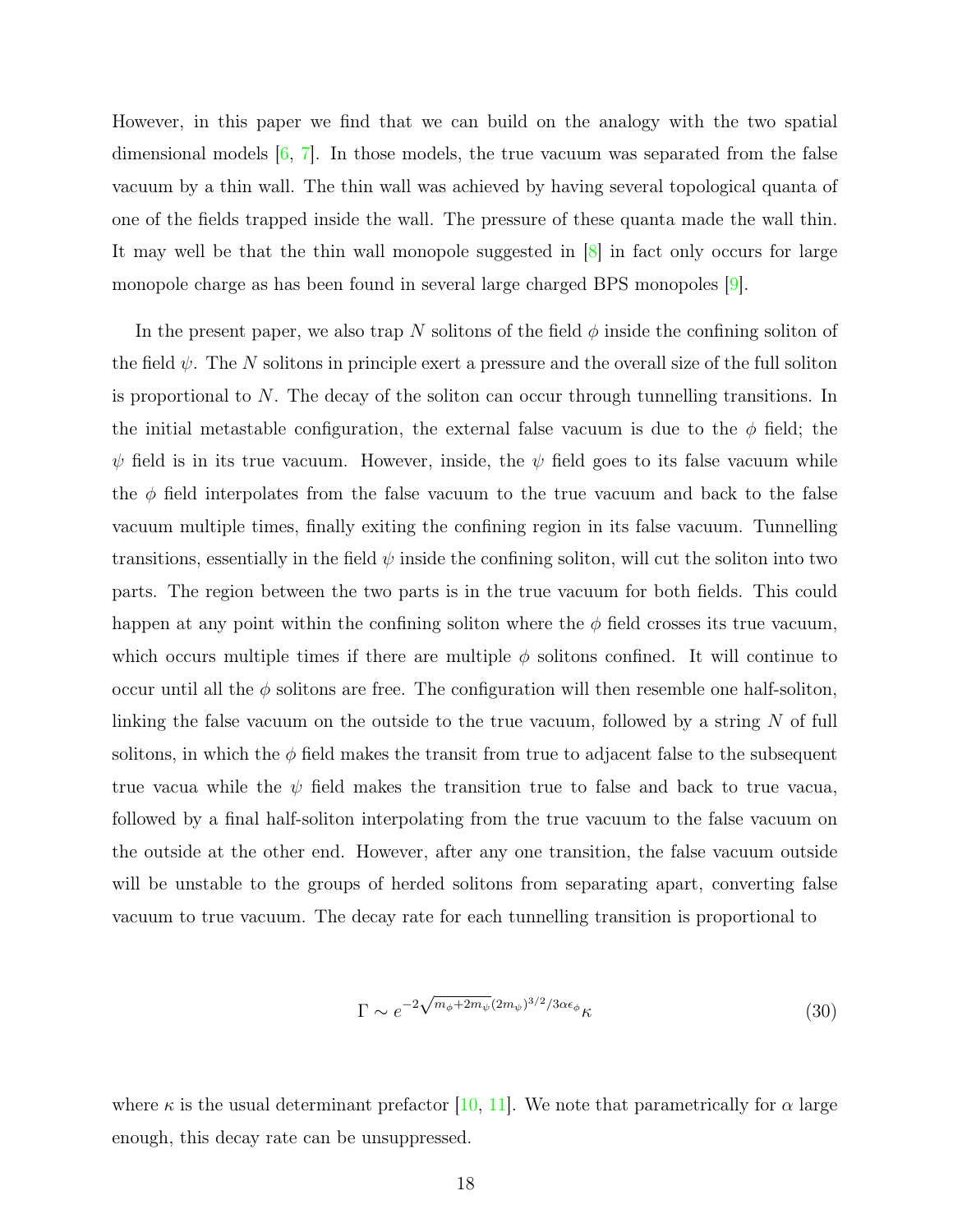#### ACKNOWLEDGEMENTS

<span id="page-19-10"></span><span id="page-19-9"></span><span id="page-19-8"></span><span id="page-19-7"></span><span id="page-19-6"></span><span id="page-19-5"></span><span id="page-19-4"></span><span id="page-19-3"></span><span id="page-19-2"></span><span id="page-19-1"></span><span id="page-19-0"></span>We thank NSERC of Canada for financial support. We thank St. John's College and DAMTP, both of Cambridge University for hospitality, where this work was completed. Some of the work of MH was undertaken at DAMTP University of Cambridge, financially supported by the UK Science and Technology Facilities Council under grant number ST/J000434/1. We thank Nick Manton for useful discussions.